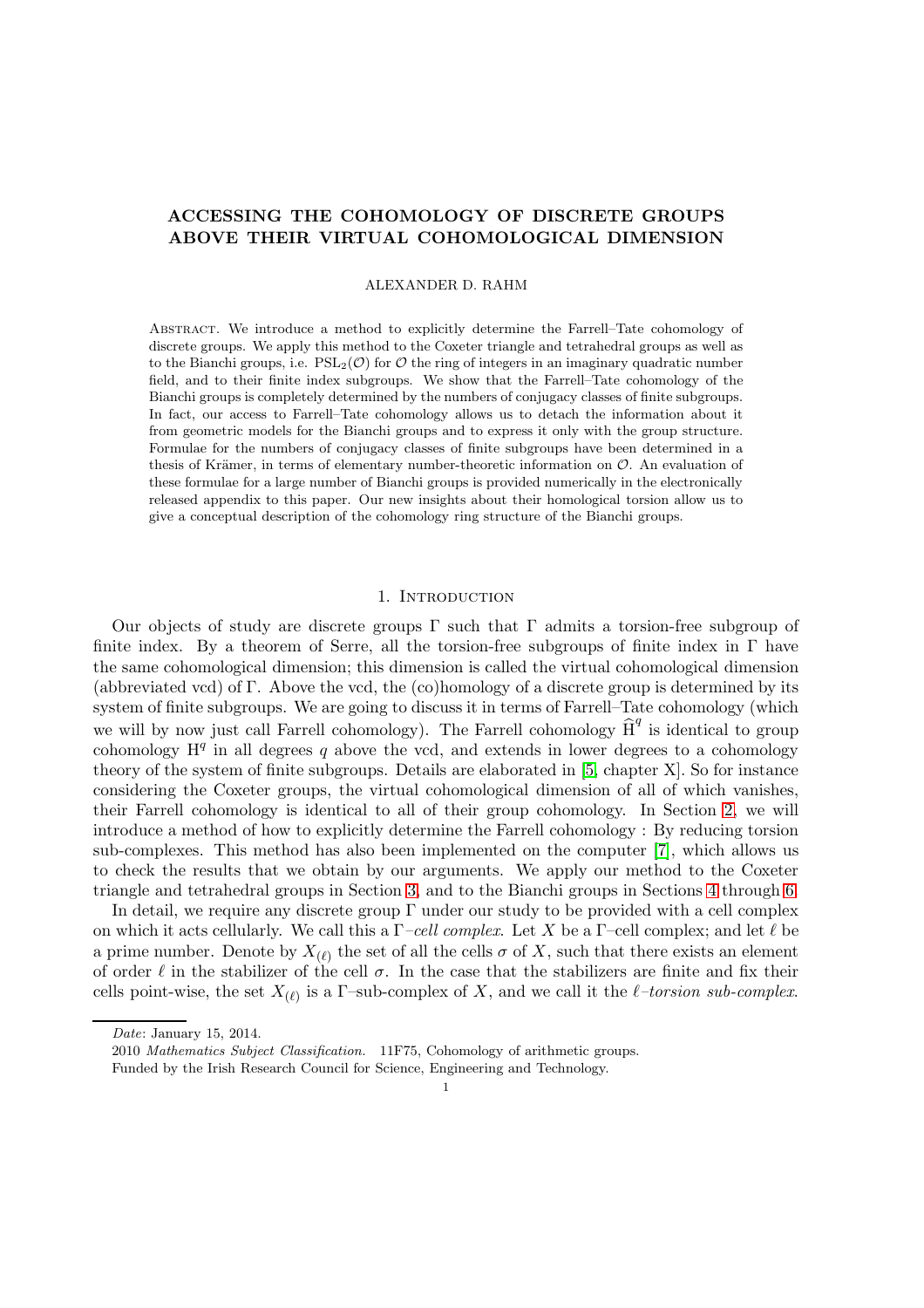For the Coxeter tetrahedral groups, generated by the reflections on the sides of a tetrahedron in hyperbolic 3-space, we obtain the following. Denote by  $\mathcal{D}_{\ell}$  the dihedral group of order  $2\ell$ .

Corollary 1 (Corollary to Theorem [12.](#page-7-0)). Let  $\Gamma$  be a Coxeter tetrahedral group, and  $\ell > 2$  be a prime number. Then there is an isomorphism  $H_q(\Gamma;\mathbb{Z}/\ell) \cong (H_q(\mathcal{D}_\ell;\mathbb{Z}/\ell))^m$ , with m the number of connected components of the orbit space of the  $l$ -torsion sub-complex of the Davis complex of Γ.

We specify the exponent  $m$  in the tables in Figures [2](#page-9-0) to [4.](#page-11-0)

Some individual procedures of our method have already been applied as ad hoc tricks by experts since [\[24\]](#page-18-2), usually without providing a printed explanation of the tricks. An essential advantage of establishing a systematic method rather than using a set of ad hoc tricks, is that we can find ways to compute directly the quotient of the reduced torsion sub-complexes, working outside of the geometric model and skipping the often very laborious calculation of the orbit space of the  $\Gamma$ –cell complex. This provides access to the cohomology of many discrete groups for which the latter orbit space calculation is far out of reach. For instance, for the Bianchi groups, over a dozen of implementations have been made for the computation of the orbit space (cf. the introduction of [\[19\]](#page-18-3)), but those of them which can be run for arbitrary discriminant, have a resource usage (processor time and memory) exponentially increasing with the absolute value of the discriminant. So on today's machines, they run out of memory long before reaching discriminant absolute values around 10,000; and very little progress can be made by hardware improvements. On the other hand, the final computation in the electronically released appendix to this paper [\[20\]](#page-18-4) used very modest computer resources to cover the whole scope of discriminant absolute values less than 1 million. For the Bianchi groups, we give in Section [4](#page-12-0) an instance of how to construct the quotient of the reduced torsion sub-complex outside of the geometric model.

Results for the Bianchi groups. Denote by  $\mathbb{Q}(\sqrt{-m})$ , with m a square-free positive integer, an imaginary quadratic number field, and by  $\mathcal{O}_{-m}$  its ring of integers. The Bianchi groups are the groups  $PSL_2(\mathcal{O}_{-m})$ . The Bianchi groups may be considered as a key to the study of a larger class of groups, the Kleinian groups, which date back to work of Henri Poincaré [\[15\]](#page-18-5). In fact, each non-co-compact arithmetic Kleinian group is commensurable with some Bianchi group [\[13\]](#page-18-6). A wealth of information on the Bianchi groups can be found in the monographs [\[9\]](#page-18-7), [\[8\]](#page-18-8), [\[13\]](#page-18-6). Krämer [\[12\]](#page-18-9) has determined number-theoretic formulae for the numbers of conjugacy classes of finite subgroups in the Bianchi groups, using numbers of ideal classes in orders of cyclotomic extensions of  $\mathbb{Q}(\sqrt{-m})$ .

In Section [5,](#page-15-0) we express the homological torsion of the Bianchi groups as a function of these numbers of conjugacy classes. To achieve this, we build on the geometric techniques of [\[17\]](#page-18-10), which depend on the explicit knowledge of the quotient space of geometric models for the Bianchi groups — like any technique effectively accessing the (co)homology of the Bianchi groups, either directly [\[23\]](#page-18-11), [\[27\]](#page-19-0) or via a group presentation [\[2\]](#page-18-12). For the Bianchi groups, we can in Sections [4](#page-12-0) and [5](#page-15-0) detach invariants of the group actions from the geometric models, in order to express them only by the group structure itself, in terms of conjugacy classes of finite subgroups, normalizers of the latter, and their interactions. This information is already contained in our reduced torsion sub-complexes.

Not only does this provide us with exact formulae for the homological torsion of the Bianchi groups, the power of which we can see in the numerical evaluations of the electronically released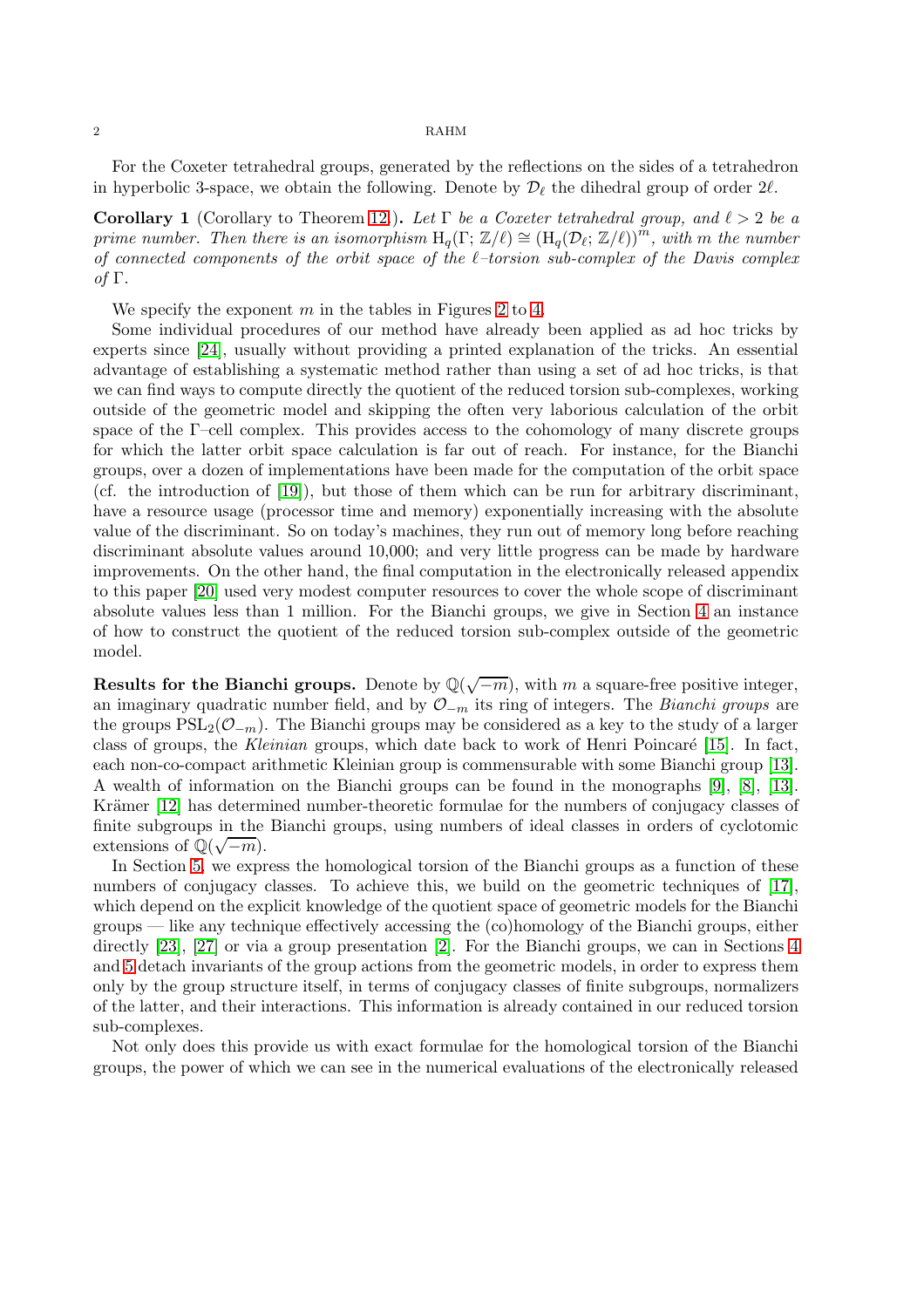appendix to this paper  $[20]$ , also it allows us to understand the rôle of the centralizers of the finite subgroups — and this is how in [\[16\]](#page-18-13), some more fruits of the present results are harvested (in terms of the Chen/Ruan orbifold cohomology of the orbifolds given by the action of the Bianchi groups on complexified hyperbolic space).

Except for the Gaussian and Eisenstein integers, which can easily be treated separately [\[23\]](#page-18-11), [\[17\]](#page-18-10), all the rings of integers of imaginary quadratic number fields admit as only units  $\{\pm 1\}$ . In the latter case, we call  $PSL_2(\mathcal{O})$  a *Bianchi group with units*  $\{\pm 1\}$ . For the possible types of finite subgroups in the Bianchi groups, see Lemma [18](#page-13-0) : There are five non-trivial possibilities. In Theorem [2,](#page-2-0) the proof of which we give in Section [5,](#page-15-0) we give a formula expressing precisely how the Farrell cohomology of the Bianchi groups with units  $\{\pm 1\}$  depends on the numbers of conjugacy classes of non-trivial finite subgroups of the occurring five types. The main step in order to prove this, is to read off the Farrell cohomology from the quotient of the reduced torsion sub-complexes.

Krämer's formulae express the numbers of conjugacy classes of the five types of non-trivial finite subgroups in the Bianchi groups, where the symbols in the first row are Krämer's notations for the number of their conjugacy classes:

|  |                |                 | Ŀэ  |  |
|--|----------------|-----------------|-----|--|
|  | $\mathbb{Z}/3$ | 12 <sub>2</sub> | 725 |  |

We are going to use these symbols also for the numbers of conjugacy classes in  $\Gamma$ , where  $\Gamma$  is a finite index subgroup in a Bianchi group. Recall that for  $\ell = 2$  and  $\ell = 3$ , we can express the the dimensions of the homology of Γ with coefficients in the field  $\mathbb{F}_{\ell}$  with  $\ell$  elements in degrees above the virtual cohomological dimension of the Bianchi groups – which is  $2 -$  by the Poincaré series

$$
P_{\Gamma}^{\ell}(t) := \sum_{q>2}^{\infty} \dim_{\mathbb{F}_{\ell}} H_q(\Gamma; \, \mathbb{F}_{\ell}) \, t^q,
$$

which has been suggested by Grunewald. Further let  $P_{\bigodot}(t) := \frac{-2t^3}{t-1}$  $\frac{-2t^{\circ}}{t-1}$ , which equals the series  $P_{\Gamma}^2(t)$  of the groups  $\Gamma$  the quotient of the reduced 2-torsion sub-complex of which is a circle. Denote by

- $P_{\mathcal{D}_2}^*(t) := \frac{-t^3(3t-5)}{2(t-1)^2}$ , the Poincaré series over  $\dim_{\mathbb{F}_2} H_q(\mathcal{D}_2; \mathbb{F}_2) \frac{3}{2} \dim_{\mathbb{F}_2} H_q(\mathbb{Z}/2; \mathbb{F}_2)$
- and by  $P_{\mathcal{A}_4}^*(t) := \frac{-t^3(t^3 2t^2 + 2t 3)}{2(t-1)^2(t^2 + t + 1)}$  $\frac{2(t-2t+2t-3)}{2(t-1)^2(t^2+t+1)}$ , the Poincaré series over

$$
\dim_{\mathbb{F}_2} H_q \left( \mathcal{A}_4; \, \mathbb{F}_2 \right) - \frac{1}{2} \dim_{\mathbb{F}_2} H_q \left( \mathbb{Z}/2; \, \mathbb{F}_2 \right).
$$

In 3-torsion, let  $P_{\bullet}(t) := \frac{-t^3(t^2-t+2)}{(t-1)(t^2+1)}$  $\frac{(-t^3(t^2-t+2)}{(t-1)(t^2+1)}$ , which equals the series  $P_{\Gamma}^3(t)$  for the Bianchi groups the quotient of the reduced 3–torsion sub-complex of which is a single edge without identifications.

<span id="page-2-0"></span>**Theorem 2.** For any finite index subgroup  $\Gamma$  in a Bianchi group with units  $\{\pm 1\}$ , the group homology in degrees above its virtual cohomological dimension is given by the Poincaré series

$$
P_{\Gamma}^{2}(t) = \left(\lambda_{4} - \frac{3\mu_{2} - 2\mu_{T}}{2}\right) P_{\mathbf{Q}}(t) + (\mu_{2} - \mu_{T}) P_{\mathcal{D}_{2}}^{*}(t) + \mu_{T} P_{\mathcal{A}_{4}}^{*}(t)
$$

and

$$
P_{\Gamma}^{3}(t) = \left(\lambda_6 - \frac{\mu_3}{2}\right) P_{\mathbf{Q}}(t) + \frac{\mu_3}{2} P_{\bullet \bullet}(t).
$$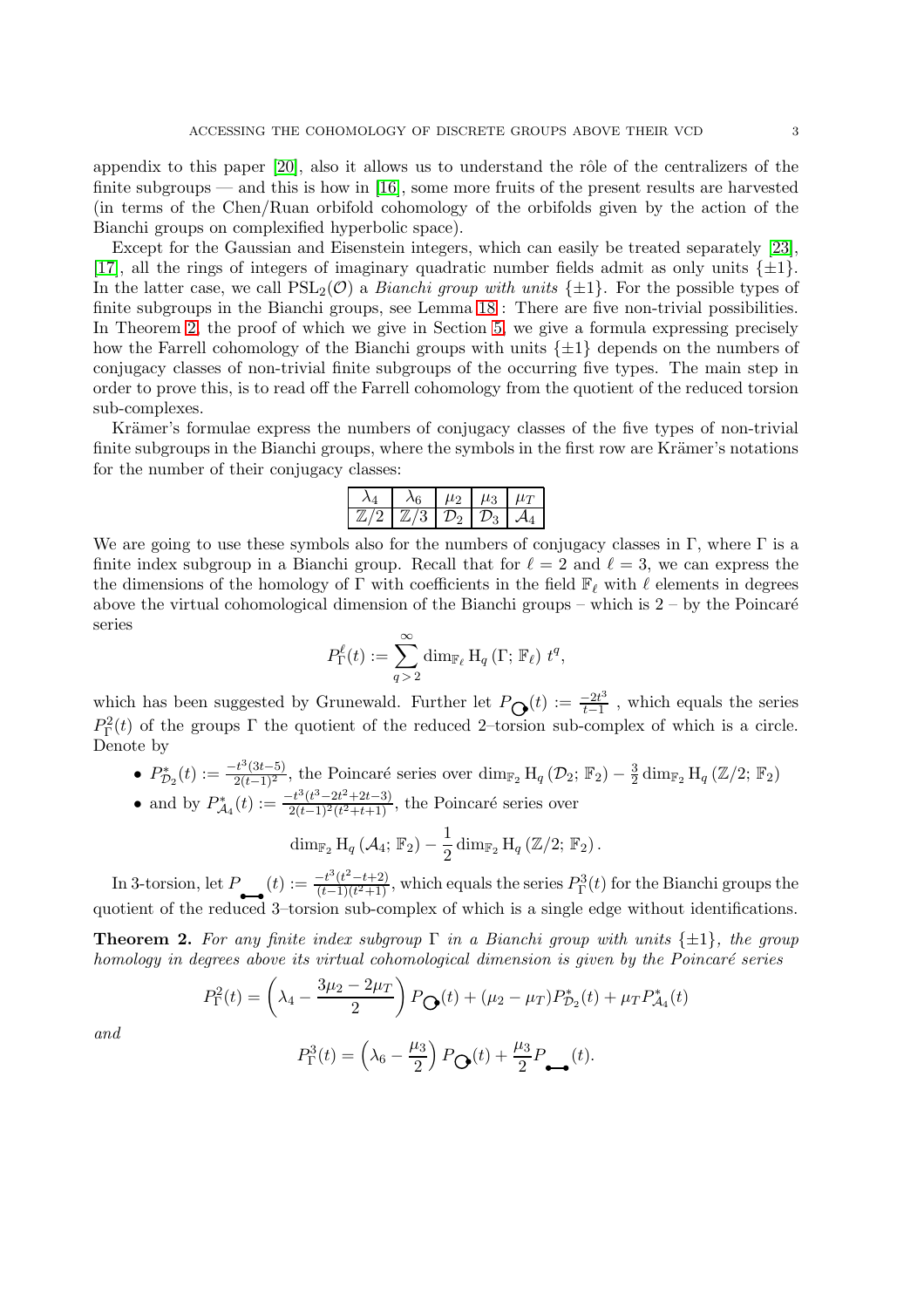Our method is further applied in [\[3\]](#page-18-14) to obtain also the Farrell cohomology of  $SL_2(\mathcal{O}_{-m})$ .

Organization of the paper. In Section [2,](#page-3-0) we introduce our method to explicitly determine Farrell cohomology: By reducing the torsion sub-complexes. We apply our method to the Coxeter triangle and tetrahedral groups in Section [3.](#page-6-0) In Section [4,](#page-12-0) we show how to read off the Farrell cohomology of the Bianchi groups from the reduced torsion sub-complexes. We achieve this by showing that for the Bianchi groups, the quotients of the reduced torsion sub-complexes are homeomorphic to conjugacy classes graphs that we can define without reference to any geometric model. This enables us in Section [5](#page-15-0) to prove the formulae for the homological torsion of the Bianchi groups in terms of numbers of conjugacy classes of finite subgroups. We use this to establish the structure of the classical cohomology rings of the Bianchi groups in Section [6.](#page-16-0) Krämer has given number-theoretic formulae for these numbers of conjugacy classes, and we evaluate them numerically in the electronically released appendix to this paper [\[20\]](#page-18-4), where we finally present some numerical asymptotics on the numbers of conjugacy classes.

Acknowledgements. The author is indebted to the late great mathematician Fritz Grunewald, for telling him about the existence and providing him a copy of Krämer's Diplom thesis. Warmest thanks go to Rubén Sánchez-García for providing his implementation of the Davis complex, to Mike Davis and Götz Pfeiffer for discussions on the Coxeter groups, to Oliver Braunling for a correspondence on the occurrence of given norms on rings of integers, to Nicolas Bergeron for discussions on asymptotics, to Philippe Elbaz-Vincent and Matthias Wendt for a very careful lecture of the manuscript and helpful suggestions, and to Graham Ellis and Stephen S. Gelbart for support and encouragement.

### 2. Reduction of torsion sub-complexes

<span id="page-3-0"></span>Let X be a finite-dimensional cell complex with a cellular action of a discrete group Γ, such that each cell stabilizer fixes its cell point-wise. Let  $\ell$  be a prime such that every non-trivial finite  $\ell$ subgroup of Γ admits a contractible fixed point set. We keep these requirements on the  $\Gamma$ -action as a general assumption throughout this article. Then, the Γ–equivariant Farrell cohomology of X, for any trivial  $\Gamma$ -module M of coefficients, gives us the  $\ell$ -primary part  $\widehat{H}^*(\Gamma; M)_{(\ell)}$  of the Farrell cohomology of  $\Gamma$ , as follows.

<span id="page-3-1"></span>Proposition 3 (Brown [\[5\]](#page-18-0)). Under our general assumption, the canonical map

$$
\widehat{\operatorname{H}}^*(\Gamma; \, M)_{(\ell)} \to \widehat{\operatorname{H}}^*_{\Gamma}(X; \, M)_{(\ell)}
$$

is an isomorphism.

The classical choice  $[5]$  is to take for X the geometric realization of the partially ordered set of non-trivial finite subgroups (respectively, non-trivial elementary Abelian  $\ell$ –subgroups) of Γ, the latter acting by conjugation. The stabilizers are then the normalizers, which in many discrete groups are infinite. And it can impose great computational challenges to determine a group presentation for them. When we want to compute the module  $\widehat{H}^*_{\Gamma}(X; M)_{(\ell)}$  subject to Proposition [3,](#page-3-1) at least we must get to know the  $(\ell$ -primary part of the) Farrell cohomology of these normalizers. The Bianchi groups are an instance that different isomorphism types can occur for this cohomology at different conjugacy classes of elementary Abelian ℓ–subgroups, both for  $\ell = 2$  and  $\ell = 3$ . As the only non-trivial elementary Abelian 3–subgroups in the Bianchi groups are of rank 1, the orbit space  $\Gamma \backslash X$  consists only of one point for each conjugacy class of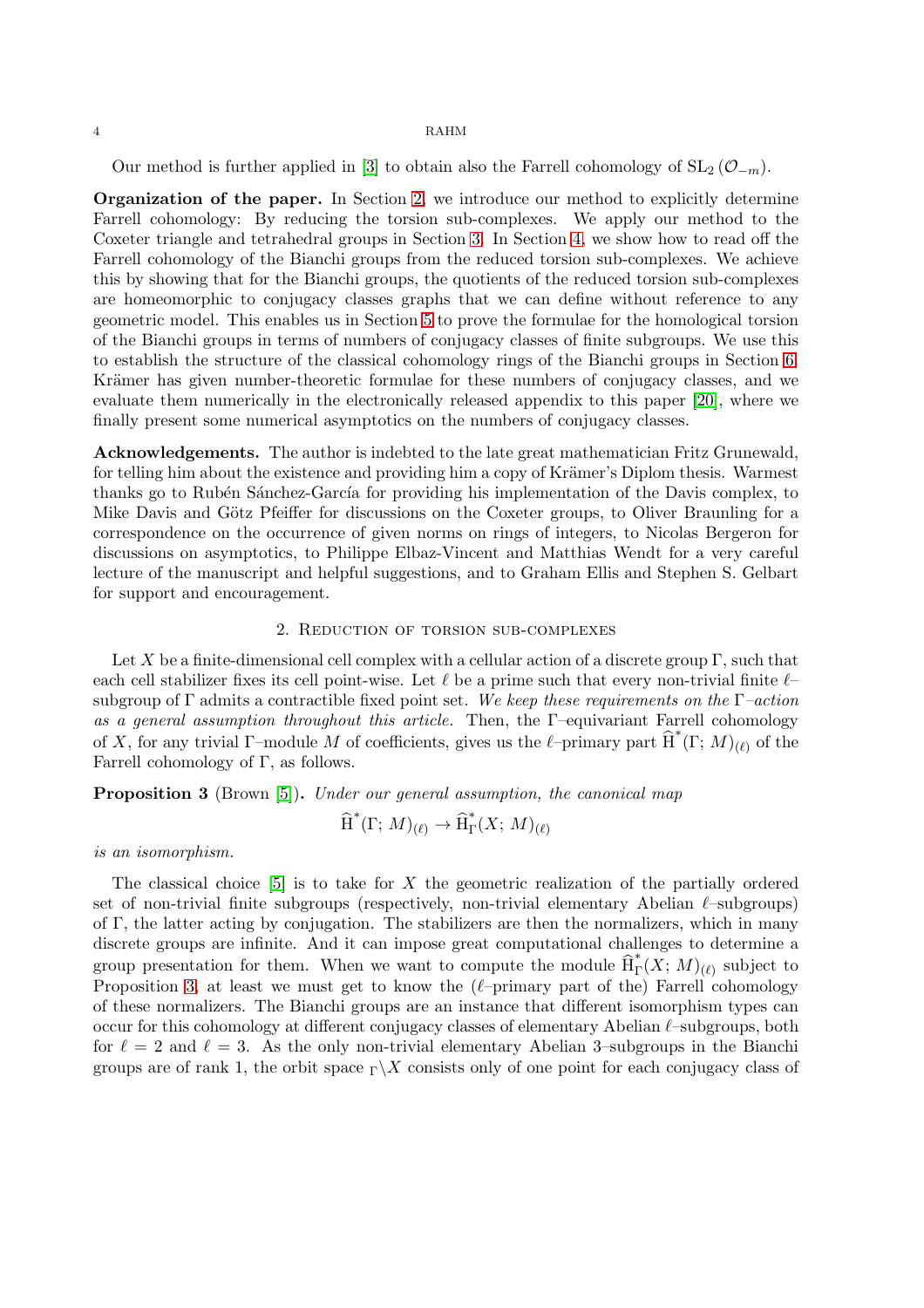type Z/3 and a corollary [\[5\]](#page-18-0) from Proposition [3](#page-3-1) decomposes the 3–primary part of the Farrell cohomology of the Bianchi groups into the direct product over their normalizers. However, due to the different possible homological types of the normalizers (in fact, two of them occur), the final result remains unclear and subject to tedious case-by-case computations of the normalizers.

In contrast, in the cell complex we are going to develop, the connected components of the orbit space are for the 3–torsion in the Bianchi groups not simple points, but have either the shape  $\rightarrow$  or  $\bullet$ . This dichotomy already contains the information about the occurring normalizer.

**Definition 4.** Let  $\ell$  be a prime number. The  $\ell$ -torsion sub-complex of the Γ–cell complex X consists of all the cells of X the stabilizers in  $\Gamma$  of which contain elements of order  $\ell$ .

We are from now on going to require the cell complex X to admit only finite stabilizers in  $\Gamma$ , and we require the action of  $\Gamma$  on the coefficient module M to be trivial. Then obviously only cells from the  $\ell$ -torsion sub-complex contribute to  $\hat{H}_{\Gamma}^*$  $\int_{\Gamma} (X; M)_{(\ell)}$ . We are going to reduce the  $\ell$ -torsion sub-complex to one which still carries the Γ-equivariant Farrell cohomology of X, but can have considerably less orbits of cells, can be easier to handle in practice, and, for certain classes of groups, leads us to an explicit structural description of the Farrell cohomology of Γ. The pivotal property of this reduced  $\ell$ –torsion sub-complex will be given in Theorem [7.](#page-5-0)

**Condition A.** In the  $\ell$ –torsion sub-complex, let  $\sigma$  be a cell of dimension  $n-1$ , lying in the boundary of precisely two n–cells  $\tau_1$  and  $\tau_2$ , the latter cells representing two different orbits. Assume further that no higher-dimensional cells of the  $\ell$ -torsion sub-complex touch  $\sigma$ ; and that the *n*-cell stabilizers admit an isomorphism  $\Gamma_{\tau_1} \cong \Gamma_{\tau_2}$ .

Where this condition is fulfilled in the  $\ell$ -torsion sub-complex, we merge the cells  $\tau_1$  and  $\tau_2$  along  $\sigma$  and do so for their entire orbits, if and only if they meet the following additional condition. We never merge two cells the interior of which contains two points on the same orbit. Let  $\ell$  be a prime number, and denote by mod  $\ell$  homology group homology with  $\mathbb{Z}/\ell$ –coefficients under the trivial action.

**Condition B.** With the notation of Condition A, the inclusion  $\Gamma_{\tau_1} \subset \Gamma_{\sigma}$  induces an isomorphism on mod  $\ell$  homology.

<span id="page-4-0"></span>**Lemma 5.** Let  $\widetilde{X_{(\ell)}}$  be the  $\Gamma$ -complex obtained by orbit-wise merging two n–cells of the  $\ell$ -torsion sub-complex  $X_{(\ell)}$  which satisfy Conditions A and B. Then,

$$
\widehat{\text{H}}^*_{\Gamma}(\widetilde{X_{(\ell)}}; M)_{(\ell)} \cong \widehat{\text{H}}^*_{\Gamma}(X_{(\ell)}; M)_{(\ell)}.
$$

Proof of Lemma [5](#page-4-0). Consider the equivariant spectral sequence in Farrell cohomology [\[5\]](#page-18-0). On the  $\ell$ -torsion sub-complex, it includes a map

(n−1),∗

$$
\widehat{H}^*(\Gamma_{\sigma}; M)_{(\ell)} \xrightarrow{d_1^{(n-1),*}|\widehat{H}^*(\Gamma_{\sigma}; M)_{(\ell)}} \widehat{H}^*(\Gamma_{\tau_1}; M)_{(\ell)} \oplus \widehat{H}^*(\Gamma_{\tau_2}; M)_{(\ell)},
$$

which is the diagonal map with blocks the isomorphisms  $\widehat{H}^*(\Gamma_{\sigma}; M)_{(\ell)} \xrightarrow{\cong} \widehat{H}^*(\Gamma_{\tau_i}; M)_{(\ell)}$ , induced by the inclusions  $\Gamma_{\tau_i} \hookrightarrow \Gamma_{\sigma}$ . The latter inclusions are required to induce isomorphisms in Condition B. If for the orbit of  $\tau_1$  or  $\tau_2$  we have chosen a representative which is not adjacent to  $\sigma$ , then this isomorphism is composed with the isomorphism induced by conjugation with the element of  $\Gamma$  carrying the cell to one adjacent to  $\sigma$ . Hence, the map  $d_1^{(n-1),*}$  $\left.\hat{\mathrm{H}}^{*}\left(\Gamma_{\sigma};M\right)_{(\ell)}\right|$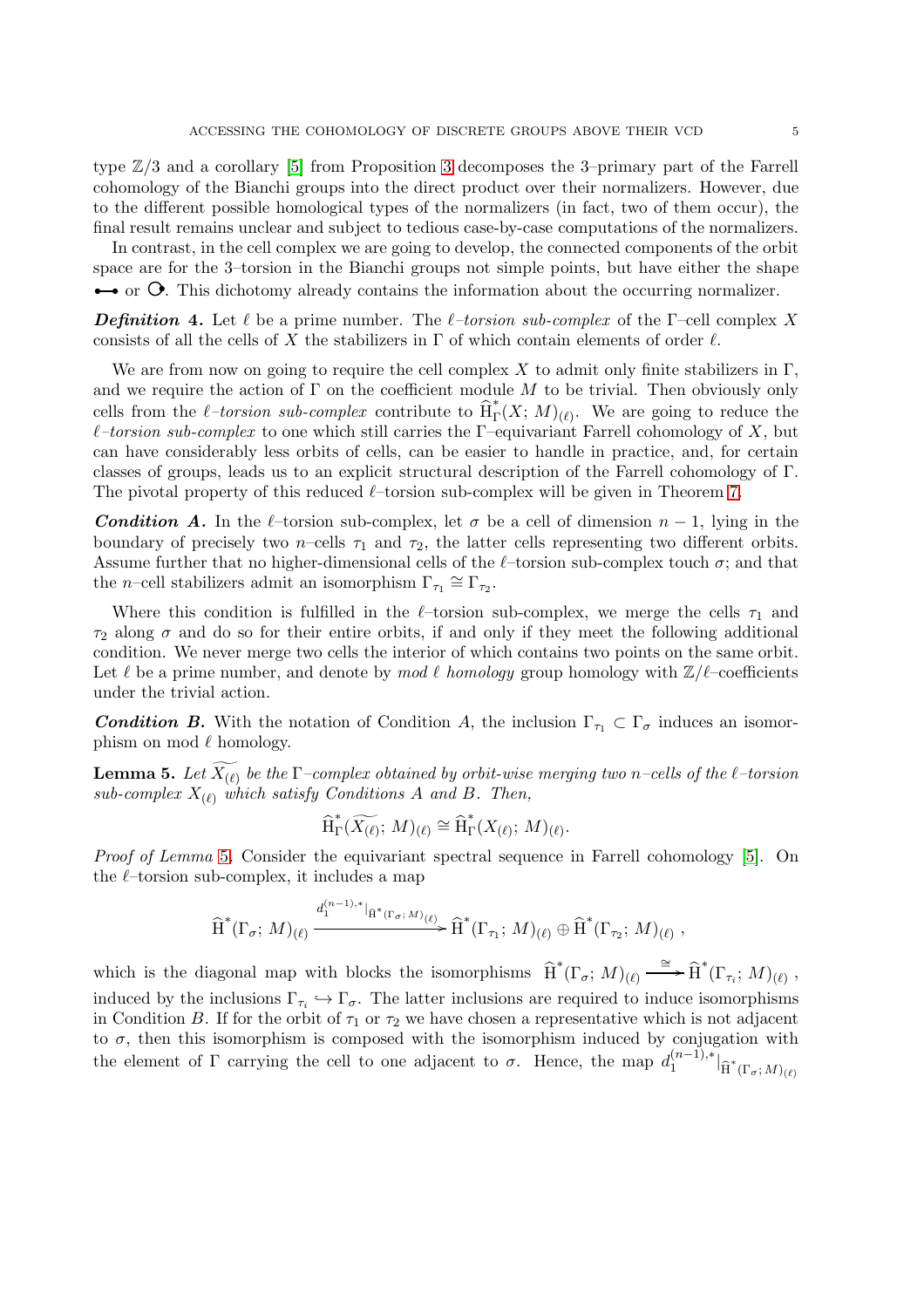has vanishing kernel, and dividing its image out of  $\widehat{H}^*(\Gamma_{\tau_1}; M)_{(\ell)} \oplus \widehat{H}^*(\Gamma_{\tau_2}; M)_{(\ell)}$  gives us the  $\ell$ -primary part  $\widehat{H}^*(\Gamma_{\tau_1\cup\tau_2}; M)_{(\ell)}$  of the Farrell cohomology of the union  $\tau_1\cup\tau_2$  of the two n–cells, once that we make use of the isomorphism  $\Gamma_{\tau_1} \cong \Gamma_{\tau_2}$  of Condition A. As by Condition A no higher-dimensional cells are touching  $\sigma$ , there are no higher degree differentials interfering.  $\Box$ 

By a "terminal vertex", we will denote a vertex with no adjacent higher-dimensional cells and precisely one adjacent edge in the quotient space, and by "cutting off" the latter edge, we will mean that we remove the edge together with the terminal vertex from our cell complex.

**Definition 6.** The reduced  $\ell$ –torsion sub-complex associated to a  $\Gamma$ –cell complex X which fulfills our general assumption, is the cell complex obtained by recursively merging orbit-wise all the pairs of cells satisfying Conditions  $A$  and  $B$ ; and cutting off edges that admit a terminal vertex together with which they satisfy Condition B.

<span id="page-5-0"></span>**Theorem 7.** There is an isomorphism between the  $\ell$ -primary parts of the Farrell cohomology of  $\Gamma$  and the  $\Gamma$ –equivariant Farrell cohomology of the reduced  $\ell$ –torsion sub-complex.

*Proof.* We apply Proposition [3](#page-3-1) to the cell complex  $X$ , and then we apply Lemma [5](#page-4-0) each time that we orbit-wise merge a pair of cells of the  $\ell$ -torsion sub-complex, or that we cut off an  $\Box$ edge.

In order to have a practical criterion for checking Condition  $B$ , we make use of the following stronger condition.

Here, we write  $N_{\Gamma_{\sigma}}$  for taking the normalizer in  $\Gamma_{\sigma}$  and  $Sylow_{\ell}$  for picking an arbitrary Sylow  $\ell$ –subgroup. This is well defined because all Sylow  $\ell$ –subgroups are conjugate. We use Zassenhaus's notion for a finite group to be  $\ell$ –normal, if the center of one of its Sylow  $\ell$ –subgroups is the center of every Sylow  $\ell$ –subgroup in which it is contained.

**Condition B'.** With the notation of Condition A, the group  $\Gamma_{\sigma}$  admits a (possibly trivial) normal subgroup  $T_{\sigma}$  with trivial mod  $\ell$  homology and with quotient group  $G_{\sigma}$ ; and the group  $\Gamma_{\tau_1}$  admits a (possibly trivial) normal subgroup  $T_\tau$  with trivial mod  $\ell$  homology and with quotient group  $G_{\tau}$  making the sequences

$$
1 \to T_\sigma \to \Gamma_\sigma \to G_\sigma \to 1 \text{ and } 1 \to T_\tau \to \Gamma_{\tau_1} \to G_\tau \to 1
$$

exact and satisfying one of the following.

- (1) Either  $G_{\tau} \cong G_{\sigma}$ , or
- (2)  $G_{\sigma}$  is  $\ell$ -normal and  $G_{\tau} \cong N_{G_{\sigma}}(\text{center}(\text{Sylow}_{\ell}(G_{\sigma}))),$  or
- (3) both  $G_{\sigma}$  and  $G_{\tau}$  are  $\ell$ -normal and there is a (possibly trivial) group T with trivial mod  $\ell$ homology making the sequence

$$
1 \to T \to \mathrm{N}_{G_{\sigma}}(\mathrm{center}(\mathrm{Sylow}_{\ell}(G_{\sigma}))) \to \mathrm{N}_{G_{\tau}}(\mathrm{center}(\mathrm{Sylow}_{\ell}(G_{\tau}))) \to 1
$$

exact.

<span id="page-5-1"></span>Lemma 8. Condition B' implies Condition B.

For the proof of  $(B'(2) \Rightarrow B)$ , we use Swan's extension [\[26,](#page-19-1) final corollary] to Farrell cohomol-ogy of the Second Theorem of Grün [\[10,](#page-18-15) Satz 5].

<span id="page-5-2"></span>**Theorem 9** (Swan). Let G be a  $\ell$ -normal finite group, and let N be the normalizer of the center of a Sylow  $\ell$ -subgroup of G. Let M be any trivial G-module. Then the inclusion and transfer maps both are isomorphisms between the  $\ell$ -primary components of  $\widehat{H}^*(G; M)$  and  $\widehat{H}^*(N; M)$ .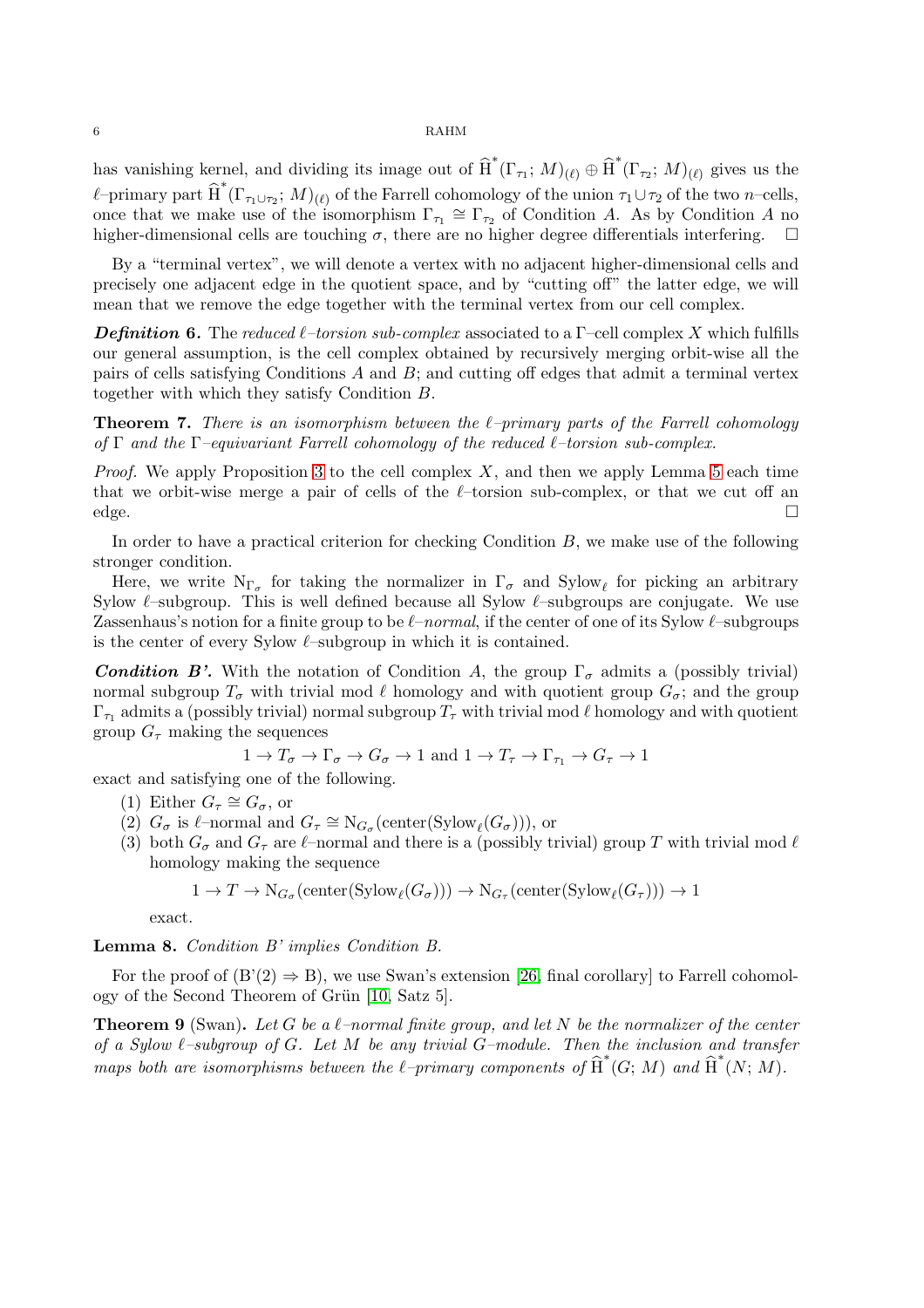For the proof of ( $B'(3) \Rightarrow B$ ), we make use of the following direct consequence of the Lyndon– Hochschild–Serre spectral sequence.

<span id="page-6-2"></span>**Lemma 10.** Let T be a group with trivial mod  $\ell$  homology, and consider any group extension

$$
1 \to T \to E \to Q \to 1.
$$

Then the map  $E \to Q$  induces an isomorphism on mod  $\ell$  homology.

This statement may look like a triviality, but it becomes wrong as soon as we exchange the rôles of T and Q in the group extension. In degrees 1 and 2, our claim follows from [\[5,](#page-18-0) VII.(6.4)]. In arbitrary degree, it is more or less known and we can proceed through the following easy steps.

Proof. Consider the Lyndon–Hochschild–Serre spectral sequence associated to the group extension, namely

<span id="page-6-1"></span>
$$
E_{p,q}^2 = \mathrm{H}_p(Q; \, \mathrm{H}_q(T; \, \mathbb{Z}/\ell))
$$
 converges to 
$$
\mathrm{H}_{p+q}(E; \, \mathbb{Z}/\ell).
$$

By our assumption,  $H_q(T; Z/\ell)$  is trivial, so this spectral sequence concentrates in the row  $q = 0$ , degenerates on the second page and yields isomorphisms

(1) 
$$
H_p(Q; H_0(T; \mathbb{Z}/\ell)) \cong H_p(E; \mathbb{Z}/\ell).
$$

As for the modules of co-invariants, we have  $((\mathbb{Z}/\ell)_T)_{Q} \cong (\mathbb{Z}/\ell)_E$  (see for instance [\[14\]](#page-18-16)), the trivial actions of E and T induce that also the action of Q on the coefficients in  $H_0(T; \mathbb{Z}/\ell)$  is trivial. Thus, Isomorphism [\(1\)](#page-6-1) becomes  $H_p(Q; Z/\ell) \cong H_p(E; Z/\ell)$ .  $□$ 

The above lemma directly implies that any extension of two groups both having trivial mod  $\ell$ homology, again has trivial mod  $\ell$  homology.

*Proof of Lemma* [8](#page-5-1). We combine Theorem [9](#page-5-2) and Lemma [10](#page-6-2) in the obvious way.  $\Box$ 

**Remark 11.** The computer implementation [\[7\]](#page-18-1) checks Conditions  $B'(1)$  and  $B'(2)$  for each pair of cell stabilizers, using a presentation of the latter in terms of matrices, permutation cycles or generators and relators. In the below examples however, we do avoid this case-by-case computation by a general determination of the isomorphism types of pairs of cell stabilizers for which group inclusion induces an isomorphism on mod  $\ell$  homology. The latter method is to be considered as the procedure of preference, because it allows us to deduce statements that hold for the whole class of concerned groups.

## 3. Farrell cohomology of the Coxeter tetrahedral groups

<span id="page-6-0"></span>Recall that a Coxeter group is a group admitting a presentation

$$
\langle g_1, g_2, ..., g_n | (g_i g_j)^{m_{i,j}} = 1 \rangle,
$$

where  $m_{i,i} = 1$ ; for  $i \neq j$  we have  $m_{i,j} \geq 2$ ; and  $m_{i,j} = \infty$  is permitted, meaning that  $(g_i g_j)$  is not of finite order. As the Coxeter groups admit a contractible classifying space for proper actions [\[6\]](#page-18-18), their Farrell cohomology yields all of their group cohomology. So in this section, we make use of this fact to determine the latter. For facts about Coxeter groups, and especially for the Davis complex,

<span id="page-6-3"></span>

Figure 1. Quotient of the Davis complex for a triangle group (diagram reprinted with the kind permission of Sanchez-Garcia [\[22\]](#page-18-17)).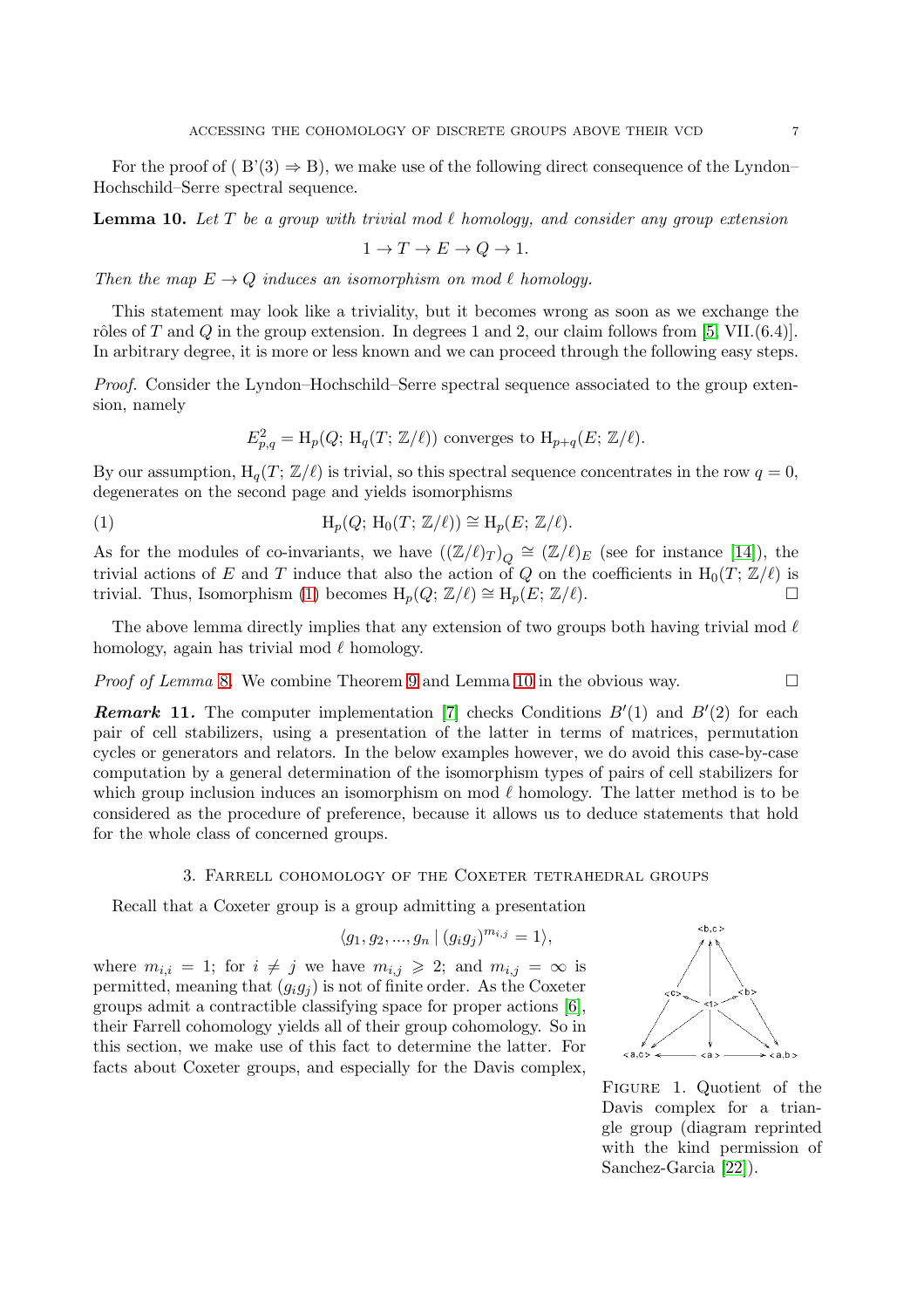we refer to [\[6\]](#page-18-18). Recall that the simplest example of a Coxeter group, the dihedral group  $\mathcal{D}_n$ , is an extension

$$
1 \to \mathbb{Z}/n \to \mathcal{D}_n \to \mathbb{Z}/2 \to 1.
$$

So we can make use of the original application [\[28\]](#page-19-2) of Wall's lemma to obtain its mod  $\ell$  homology for prime numbers  $\ell > 2$ ,

$$
\mathrm{H}_q(\mathcal{D}_n; \, \mathbb{Z}/\ell) \cong \begin{cases} \mathbb{Z}/\ell, & q = 0, \\ \mathbb{Z}/\mathrm{gcd}(n, \ell), & q \equiv 3 \text{ or } 4 \mod 4, \\ 0, & \text{otherwise.} \end{cases}
$$

<span id="page-7-0"></span>**Theorem 12.** Let  $\ell > 2$  be a prime number. Let  $\Gamma$  be a Coxeter group admitting a Coxeter system with at most four generators, and relator orders not divisible by  $\ell^2$ . Let  $Z_{(\ell)}$  be the  $\ell\text{-torsion sub-complex of the Davis complex of $\Gamma$. If $Z_{(\ell)}$ is at most one-dimensional and its $|\ell|=1$.}$ orbit space contains no loop nor bifurcation, then the mod  $\ell$  homology of  $\Gamma$  is isomorphic to  $(\mathrm{H}_q(\mathcal{D}_\ell;\mathbb{Z}/\ell))^m$ , with m the number of connected components of the orbit space of  $Z_{(\ell)}$ .

The conditions of this theorem are for instance fulfilled by the Coxeter tetrahedral groups; we specify the exponent m for them in the tables in Figures [2](#page-9-0) to [4.](#page-11-0) In order to prove Theorem [12,](#page-7-0) we lean on the following technical lemma. When a group  $G$  contains a Coxeter group  $H$  properly (i.e.  $H \neq G$ ) as a subgroup, then we call H a Coxeter subgroup of G.

<span id="page-7-1"></span>**Lemma 13.** Let  $\ell > 2$  be a prime number; and let  $\Gamma_{\sigma}$  be a finite Coxeter group with  $n \leq 4$ generators. If  $\Gamma_{\sigma}$  is not a direct product of two dihedral groups and not associated to the Coxeter diagram  $\mathbf{F}_4$  or  $\mathbf{H}_4$ , then Condition B' is fulfilled for the triple consisting of  $\ell$ , the group  $\Gamma_{\sigma}$  and any of its Coxeter subgroups  $\Gamma_{\tau_1}$  with  $(n-1)$  generators that contains  $\ell$ -torsion elements.

*Proof.* The dihedral groups admit only Coxeter subgroups with two elements, so without  $\ell$ torsion. There are only finitely many other isomorphism types of irreducible finite Coxeter groups with at most four generators, specified by the Coxeter diagrams

| $\begin{array}{ c c c c c c }\hline \begin{array}{ c c c c c c }\hline \begin{array}{ c c c c c }\hline \begin{array}{ c c c c c }\hline \begin{array}{ c c c c }\hline \begin{array}{ c c c c }\hline \begin{array}{ c c c c }\hline \begin{array}{ c c c }\hline \begin{array}{ c c c }\hline \begin{array}{ c c c }\hline \begin{array}{ c c c }\hline \begin{array}{ c c c }\hline \begin{array}{ c c c }\h$ |  |  |  |
|------------------------------------------------------------------------------------------------------------------------------------------------------------------------------------------------------------------------------------------------------------------------------------------------------------------------------------------------------------------------------------------------------------------|--|--|--|
| $  \cdot   \cdot \cdot   \cdot \cdot   \cdot \cdot \cdot   \cdot \cdot \cdot   \cdot \cdot \cdot   \cdot \cdot \cdot   \cdot \cdot   \cdot \cdot  $                                                                                                                                                                                                                                                              |  |  |  |

on which we can check the condition case by case.

 $A_1$ . The symmetric group  $S_2$  admits no Coxeter subgroups.

- $\mathbf{A}_3$ . The symmetric group  $\mathcal{S}_4$  is 3–normal; and its Sylow-3–subgroups are of type  $\mathbb{Z}/3$ , so they are identical to their center. Their normalizers in  $S_4$  match the Coxeter subgroups of type  $\mathcal{D}_3$  that one obtains by omitting one of the generators of  $\mathcal{S}_4$  at an end of its Coxeter diagram. The other possible Coxeter subgroup type is  $(\mathbb{Z}/2)^2$ , obtained by omitting the middle generator in this diagram, and contains no 3–torsion.
- $\mathbf{A}_4$ . The Coxeter subgroups with three generators in the symmetric group  $S_5$  are  $\mathcal{D}_3 \times \mathbb{Z}/2$ and  $S_4$ , so we only need to consider 3-torsion. The group  $S_5$  is 3-normal; the normalizer of the center of any of its Sylow-3-subgroups is of type  $\mathcal{D}_3 \times \mathbb{Z}/2$ . So for the Coxeter subgroup  $S_4$ , we use the normalizer  $\mathcal{D}_3$  of its Sylow-3-subgroup  $\mathbb{Z}/3$ ; and see that Condition  $B'(3)$  is fulfilled.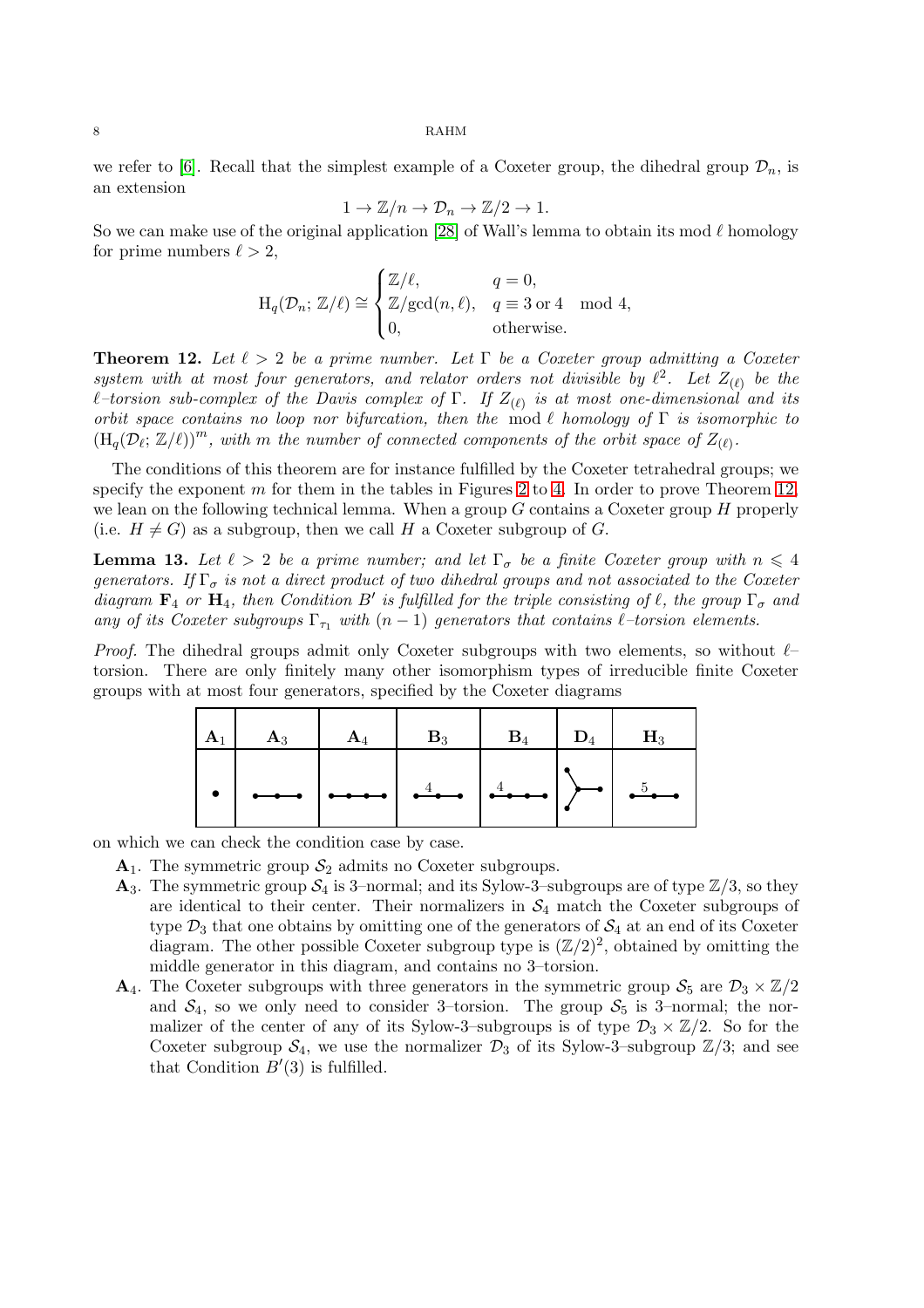- **B**<sub>3</sub>. We apply Lemma [10](#page-6-2) to the Coxeter group  $(\mathbb{Z}/2)^3 \rtimes \mathcal{D}_3$ , and retain only  $\mathcal{D}_3$ , which is isomorphic to the only Coxeter subgroup admitting 3–torsion.
- $\mathbf{B}_4$ . The Coxeter subgroups with three generators are of type  $\mathcal{S}_4$ ,  $\mathbb{Z}/2 \times \mathcal{D}_3$ ,  $\mathcal{D}_4 \times \mathbb{Z}/2$  or  $(\mathbb{Z}/2)^3 \rtimes \mathcal{D}_3$ , thus for the three of them containing 3-torsion, we use the above methods to relate them to  $\mathcal{D}_3$ . The Coxeter group  $(\mathbb{Z}/2)^4 \rtimes \mathcal{S}_4$  is 3–normal; its Sylow-3–subgroup is of type  $\mathbb{Z}/3$  and admits a normalizer N fitting into the exact sequence

$$
1 \to (\mathbb{Z}/2)^2 \to N \to \mathcal{D}_3 \to 1.
$$

- D4. From the Coxeter diagram, we see that the Coxeter subgroups with three generators are  $(\mathbb{Z}/2)^3$  and  $\mathcal{S}_4$ . So we only need to compare with the 3-torsion of  $\mathcal{S}_4$ . For this purpose, we apply Lemma [10](#page-6-2) to the Coxeter group  $(\mathbb{Z}/2)^3 \rtimes \mathcal{S}_4$ .
- $\mathbf{H}_3$ . The symmetry group  $\text{Icos}_{120}$  of the icosahedron splits as a direct product  $\mathbb{Z}/2 \times \mathcal{A}_5$ , so by Lemma [10,](#page-6-2) we can for all primes  $\ell > 2$  make use of the alternating group  $\mathcal{A}_5$  as the quotient group in Condition  $B'$ . The primes other than 2, at which the homology of  $A_5$ admits torsion, are 3 and 5. So now let  $\ell$  be 3 or 5. Then the group  $\mathcal{A}_5$  is  $\ell$ –normal; and its Sylow- $\ell$ –subgroups are of type  $\mathbb{Z}/\ell$ , so they are identical to their center. Their normalizers in  $\mathcal{A}_4$  are of type  $\mathcal{D}_\ell$ . From the Coxeter diagram, we see that this is the only Coxeter subgroup type with two generators that contains  $\ell$ -torsion.

The case where we have a direct product of the one-generator Coxeter group  $\mathbb{Z}/2$  with one of the above groups, is already absorbed by Condition  $B'$ . .

Proof of Theorem [12](#page-7-0). The Davis complex is a finite-dimensional cell complex with a cellular action of the Coxeter group  $\Gamma$  with respect to which it is constructed, such that each cell stabilizer fixes its cell point-wise. Also, it admits the property that the fixed point sets of the finite subgroups of  $\Gamma$  are acyclic [\[6\]](#page-18-18). Thus by Proposition [3,](#page-3-1) the  $\Gamma$ -equivariant Farrell cohomology of the Davis complex gives us the  $\ell$ –primary part of the Farrell cohomology of Γ. As the 3– torsion sub-complex for the group generated by the Coxeter diagram  $\mathbf{F}_4$  (the symmetry group of the 24–cell) and the 3– and 5–torsion sub-complexes for the group generated by the Coxeter diagram  $H_4$  (the symmetry group of the 600–cell) as well as the  $\ell$ –torsion sub-complex of a direct product of two dihedral groups with  $\ell$ –torsion all contain 2–cells, we are either in the case where the  $\ell$ –torsion sub-complex is trivial or in the case in which we suppose to be from now on, namely where  $\Gamma$  is not one of the groups just mentioned. Then all the finite Coxeter subgroups of Γ fulfill the hypothesis of Lemma [13,](#page-7-1) and hence all pairs of a vertex stabilizer and the stabilizer of an adjacent edge satisfy Condition B'. By the assumptions on  $Z_{(\ell)}$ , also Condition A is fulfilled for any pair of adjacent edges in  $Z_{(\ell)}$ . Hence, every connected component of the reduced  $\ell$ –torsion sub-complex is a single vertex. From recursive use of Lemma [13](#page-7-1) and the assumption that the relator orders are not divisible by  $\ell^2$ , we see that the stabilizer of the latter vertex has the mod  $\ell$  homology of  $\mathcal{D}_{\ell}$ . Theorem [7](#page-5-0) now yields our claim.

Let us determine the exponent m of Theorem [12](#page-7-0) for some classes of examples. The non-spherical and hence infinite *Coxeter triangle groups* are given by the presentation

$$
\langle a, b, c \mid a^2 = b^2 = c^2 = (ab)^p = (bc)^q = (ca)^r = 1 \rangle
$$
,

where  $2 \leqslant p, q, r \in \mathbb{N}$  and  $\frac{1}{p} + \frac{1}{q} + \frac{1}{r} \leq 1$ .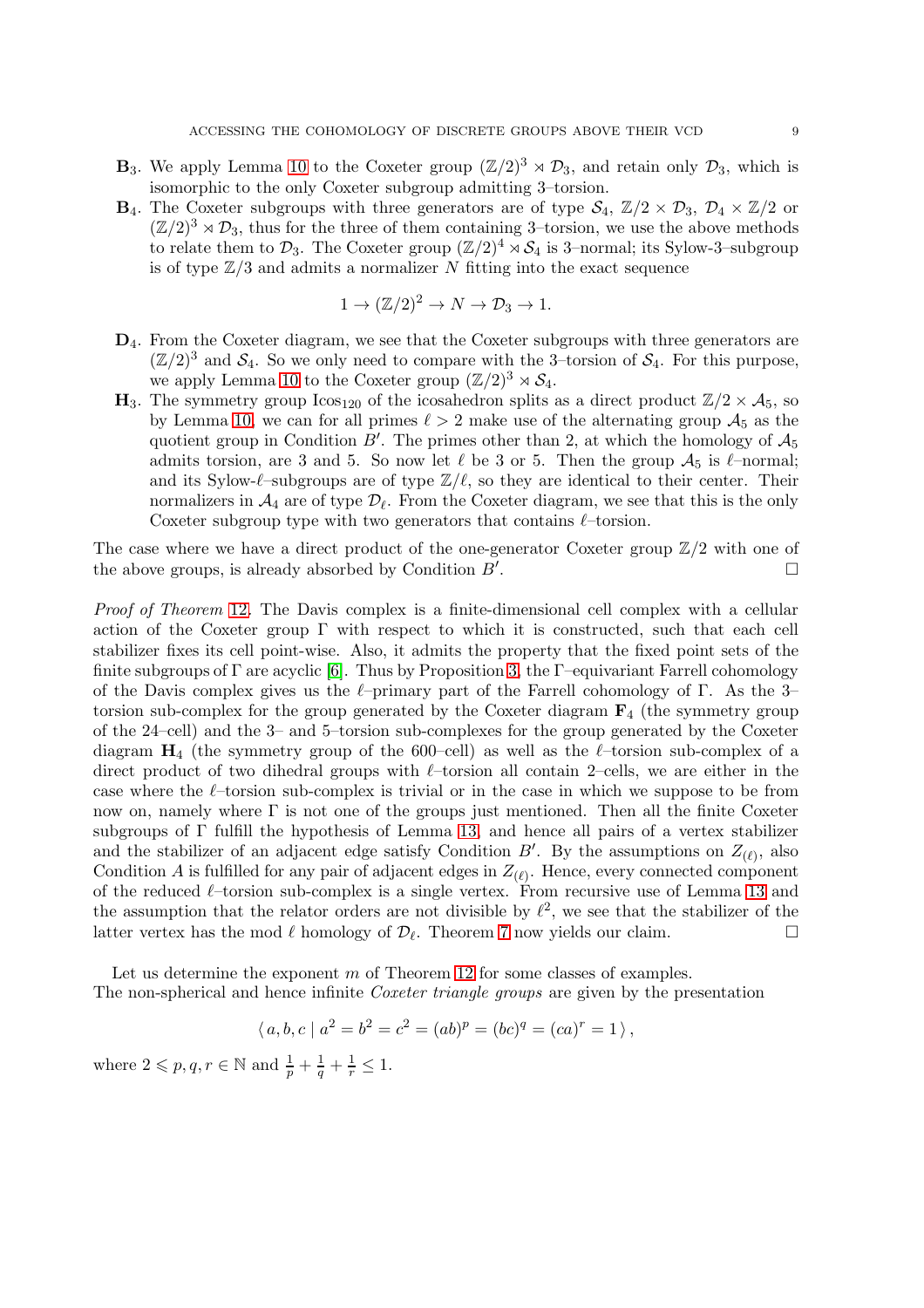<span id="page-9-0"></span>

| Name and Coxeter graph                                                                                                                                                                         | $5$ -torsion<br>subcomplex quotient                                                                                                                                                        | reduced 5-torsion<br>subcomplex quotient      | $H_q(CT(m); F_5)$                               |
|------------------------------------------------------------------------------------------------------------------------------------------------------------------------------------------------|--------------------------------------------------------------------------------------------------------------------------------------------------------------------------------------------|-----------------------------------------------|-------------------------------------------------|
| $CT(19), \quad CT(28)$                                                                                                                                                                         | $\operatorname{Icos}_{120} \stackrel{\mathcal{D}_5}{\bullet} \stackrel{\bullet}{\bullet} \mathcal{D}_5 \times \mathbb{Z}/2$                                                                | $\bullet \mathcal{D}_5$                       | $H_q(\mathcal{D}_5;\mathbb{F}_5)$               |
| $\sum_{i=1}^{CT(20)}$ , $CT(22)$ , $CT(23)$ ,<br>$CT(26)$ , $CT(27)$ , $CT(29)$<br>$4 \begin{bmatrix} 5 \end{bmatrix}$ $5 \begin{bmatrix} 5 \end{bmatrix}$ $6 \begin{bmatrix} 5 \end{bmatrix}$ | $\operatorname{Icos}_{120}$ $\overset{\mathcal{D}_5}{\bullet}$ $\bullet$ $\operatorname{Icos}_{120}$                                                                                       | $\bullet \mathcal{D}_5$                       | $H_q(\mathcal{D}_5; \mathbb{F}_5)$              |
| CT(21)<br>$\frac{1}{5}$                                                                                                                                                                        | $\operatorname{Icos}_{120}$ $\overset{\mathcal{D}_5}{\bullet}$ $\bullet$ $\operatorname{Icos}_{120}$<br>$I\cos_{120}$ $\bullet$ $\bullet$ $I\cos_{120}$                                    | $\bullet \mathcal{D}_5 \bullet \mathcal{D}_5$ | $(H_q(\mathcal{D}_5;\mathbb{F}_5))^2$           |
| CT(24)                                                                                                                                                                                         | $\operatorname{Icos}_{120} \stackrel{\mathcal{D}_5}{\bullet} \stackrel{\bullet}{\bullet} \mathcal{D}_5 \times \mathbb{Z}/2$<br>$I\cos_{120}$ $\bullet$ $\mathcal{D}_5 \times \mathbb{Z}/2$ | $\bullet \mathcal{D}_5 \bullet \mathcal{D}_5$ | $(\mathrm{H}_q(\mathcal{D}_5; \mathbb{F}_5))^2$ |

Figure 2. 5–torsion sub-complexes of the Coxeter tetrahedral groups, in the cases where they are non-trivial.

**Proposition 14.** For any prime  $\ell > 2$ , the mod  $\ell$  homology of a Coxeter triangle group is given as the direct sum over the mod  $\ell$  homology of the dihedral groups  $\mathcal{D}_p$ ,  $\mathcal{D}_q$  and  $\mathcal{D}_r$ .

Proof. The quotient space of the Davis complex of a Coxeter triangle group can be realized as the barycentric subdivision of an Euclidean or hyperbolic triangle with interior angles  $\frac{\pi}{p}$ ,  $\frac{\pi}{q}$  $\frac{\pi}{q}$  and π  $\frac{\pi}{r}$ , and a, b and c acting as reflections through the corresponding sides.

We obtain this triangle by realizing the partially ordered set (where arrows stand for inclusions) of Figure [1.](#page-6-3) The whole Davis complex of the Coxeter triangle groups is then given as a tessellation of the Euclidean or hyperbolic plane by these triangles. The quotient space of the  $\ell$ –torsion sub-complex then consists of one vertex for each of the dihedral groups  $\mathcal{D}_p$ ,  $\mathcal{D}_q$  and  $\mathcal{D}_r$  which contain an element of order  $\ell$ . Theorem 7 now vields the result. which contain an element of order  $\ell$ . Theorem [7](#page-5-0) now yields the result.

3.1. Results for the Coxeter tetrahedral groups. Consider the groups that are generated by the reflections on the four sides of a tetrahedron in hyperbolic 3-space, such that the images of the tetrahedron tessellate the latter. Up to isomorphism, there are only thirty-two such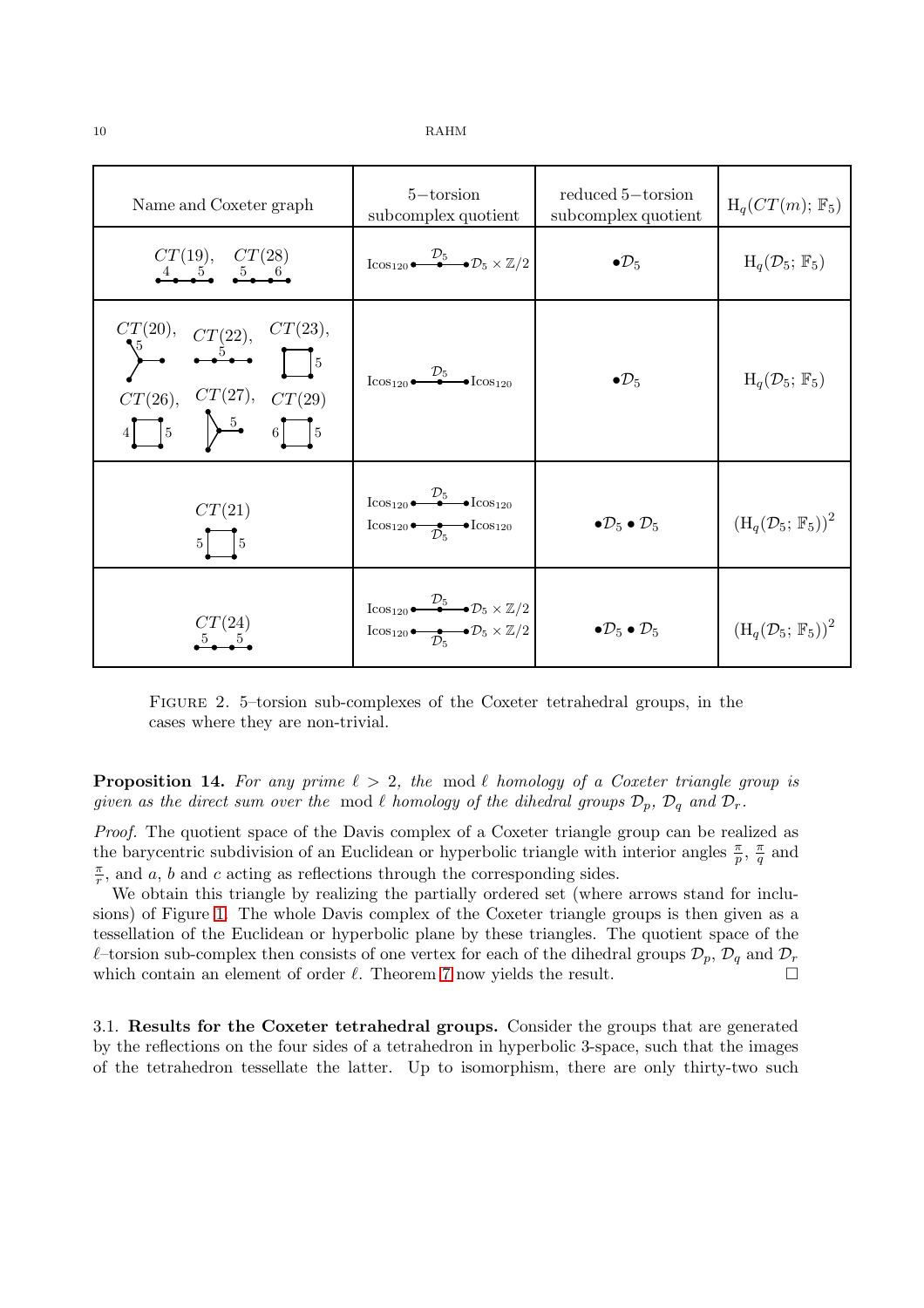| Name   | Coxeter<br>graph                            | $3$ -torsion<br>subcomplex quotient                                                                                                                                                                                                                                   | reduced 3-torsion<br>subcomplex quotient                                                  | $H_q(CT(m); \mathbb{F}_3)$                                 |
|--------|---------------------------------------------|-----------------------------------------------------------------------------------------------------------------------------------------------------------------------------------------------------------------------------------------------------------------------|-------------------------------------------------------------------------------------------|------------------------------------------------------------|
| CT(1)  | $\overset{4}{\bullet}$                      | $(\mathbb{Z}/2)^3 \rtimes \mathcal{D}_3$ $\mathcal{D}_3$ $\mathcal{D}_3 \times \mathbb{Z}/2$                                                                                                                                                                          | $\bullet \mathcal{D}_3$                                                                   | $H_q(\mathcal{D}_3;\mathbb{F}_3)$                          |
| CT(2)  | $\sum_{1}^{4}$                              | $(\mathbb{Z}/2)^3 \rtimes \mathcal{D}_3$ $\mathcal{D}_3$ $(\mathbb{Z}/2)^3 \rtimes \mathcal{D}_3$                                                                                                                                                                     | $\bullet \mathcal{D}_3$                                                                   | $H_q(\mathcal{D}_3; \mathbb{F}_3)$                         |
| CT(3)  | $\prod_{\cdot} 4$                           | $\mathcal{D}_3$ $\sum_{S_4} \sum_{\mathcal{D}_3} (\mathbb{Z}/2)^3 \rtimes \mathcal{D}_3$                                                                                                                                                                              | $\bullet \mathcal{D}_3$                                                                   | $H_q(\mathcal{D}_3;\mathbb{F}_3)$                          |
| CT(7)  | $4 \bullet 6$                               | $\mathcal{D}_6 \longrightarrow \mathcal{D}_6 \times \mathbb{Z}/2$<br>$\mathcal{D}_3 \longrightarrow (\mathbb{Z}/2)^3 \rtimes \mathcal{D}_3$                                                                                                                           | $\bullet \mathcal{D}_6 \bullet \mathcal{D}_3$                                             | $(H_q(\mathcal{D}_3; \mathbb{F}_3))^2$                     |
| CT(8)  |                                             | $\mathcal{D}_3 \longrightarrow \mathcal{D}_3 \times \mathbb{Z}/2$<br>$\mathcal{D}_3 \bullet \bullet \bullet \bullet \bullet \bullet \mathcal{D}_3$                                                                                                                    | $\bullet \mathcal{D}_3 \bullet \mathcal{D}_3$                                             | $(H_q(\mathcal{D}_3; \mathbb{F}_3))^2$                     |
| CT(9)  | $\rightarrow$                               | $\mathcal{D}_3 \longrightarrow \mathcal{D}_3 \times \mathbb{Z}/2$<br>$\mathcal{D}_3 \longrightarrow (\mathbb{Z}/2)^3 \rtimes \mathcal{D}_3$<br>$\mathcal{D}_3 \longrightarrow (\mathbb{Z}/2)^3 \rtimes \mathcal{D}_3$                                                 | $\bullet \mathcal{D}_3 \bullet \mathcal{D}_3 \bullet \mathcal{D}_3$                       | $(H_q(\mathcal{D}_3; \mathbb{F}_3))^3$                     |
| CT(10) |                                             | $\mathcal{D}_3$<br>$\mathcal{D}_6 \longrightarrow \mathcal{D}_6 \times \mathbb{Z}/2$<br>$\mathcal{S}_4$ $\mathcal{D}_3 \longrightarrow \mathcal{D}_3 \times \mathbb{Z}/2$                                                                                             | $\bullet \mathcal{D}_6 \bullet \mathcal{D}_3$                                             | $(H_q(\mathcal{D}_3; \mathbb{F}_3))^2$                     |
| CT(11) | $\sqrt{\ }$                                 | $\mathcal{D}_3 \rightarrow \mathcal{D}_3 \times \mathbb{Z}/2$ $\rightarrow \mathcal{D}_3 \rightarrow \mathcal{D}_6$                                                                                                                                                   | $\bullet \mathcal{D}_6 \bullet \mathcal{D}_3$                                             | $(H_q(\mathcal{D}_3; \mathbb{F}_3))^2$                     |
| CT(12) |                                             | six copies of $\bullet \mathcal{D}_3$                                                                                                                                                                                                                                 | six copies of $\bullet \mathcal{D}_3$                                                     | $(H_q(\mathcal{D}_3; \mathbb{F}_3))^6$                     |
| CT(13) | $\frac{6}{ }$                               | $\bullet \mathcal{D}_6 \bullet \mathcal{D}_3 \bullet \mathcal{D}_3$<br>$\mathcal{D}_3 \longrightarrow \mathcal{D}_3 \times \mathbb{Z}/2$                                                                                                                              | $\bullet \mathcal{D}_6 \bullet \mathcal{D}_3 \bullet \mathcal{D}_3 \bullet \mathcal{D}_3$ | $(H_q(\mathcal{D}_3; \mathbb{F}_3))^4$                     |
| CT(14) |                                             | $\mathcal{D}_6 \longrightarrow \mathcal{D}_6 \times \mathbb{Z}/2$<br>$\mathcal{D}_6 \longrightarrow \mathcal{D}_6 \times \mathbb{Z}/2$<br>$\bullet \mathcal{D}_3$                                                                                                     | $\bullet \mathcal{D}_6 \bullet \mathcal{D}_6 \bullet \mathcal{D}_3$                       | $(H_q(\mathcal{D}_3; \mathbb{F}_3))^3$                     |
| CT(15) |                                             | $\begin{array}{ccc}\n\mathcal{D}_3 \bullet \longrightarrow \mathcal{D}_3 \times \mathbb{Z}/2 & \bullet \mathcal{D}_6 \\ \mathcal{D}_3 \bullet \longrightarrow \mathcal{D}_3 \times \mathbb{Z}/2 & \bullet \mathcal{D}_6\n\end{array}$                                 | $\bullet \mathcal{D}_6 \bullet \mathcal{D}_3 \bullet \mathcal{D}_3$                       | $(H_q(\mathcal{D}_3; \mathbb{F}_3))^3$                     |
| CT(16) |                                             | $\sum_{\mathcal{D}_3 \longrightarrow \mathcal{D}_3} \begin{array}{ c } \mathcal{D}_3 \longrightarrow^{\mathcal{S}_4} \mathcal{D}_3 & \bullet \mathcal{D}_3 \\ \hline \mathcal{D}_3 \longrightarrow^{\mathcal{S}_4} \mathcal{D}_3 & \bullet \mathcal{D}_3 \end{array}$ | $\bullet \mathcal{D}_3 \bullet \mathcal{D}_3 \bullet \mathcal{D}_3$                       | $(H_q(\mathcal{D}_3; \mathbb{F}_3))^3$                     |
| CT(17) |                                             | 6 $\begin{bmatrix} 6 & \end{bmatrix}$ $\bullet \mathcal{D}_6 \bullet \mathcal{D}_6 \bullet \mathcal{D}_3 \bullet \mathcal{D}_3$                                                                                                                                       | $\bullet \mathcal{D}_6 \bullet \mathcal{D}_6 \bullet \mathcal{D}_3 \bullet \mathcal{D}_3$ | $(H_q(\mathcal{D}_3; \mathbb{F}_3))^4$                     |
| CT(18) | $4\begin{array}{ c c } \hline 4\end{array}$ | $\begin{array}{l} \left(\mathbb{Z}/2\right)^3\rtimes\mathcal{D}_3 \quad \mathcal{D}_3 \quad (\mathbb{Z}/2)^3\rtimes\mathcal{D}_3 \\ \left(\mathbb{Z}/2\right)^3\rtimes\mathcal{D}_3 \quad \mathcal{D}_3 \quad (\mathbb{Z}/2)^3\rtimes\mathcal{D}_3 \end{array}$       | $\bullet \mathcal{D}_3 \bullet \mathcal{D}_3$                                             | $\left(\mathrm{H}_q(\mathcal{D}_3; \mathbb{F}_3)\right)^2$ |

FIGURE 3. 3–torsion sub-complexes of the Coxeter tetrahedral groups  $CT(1)$ through  $CT(18)$ , in the cases where they are non-trivial.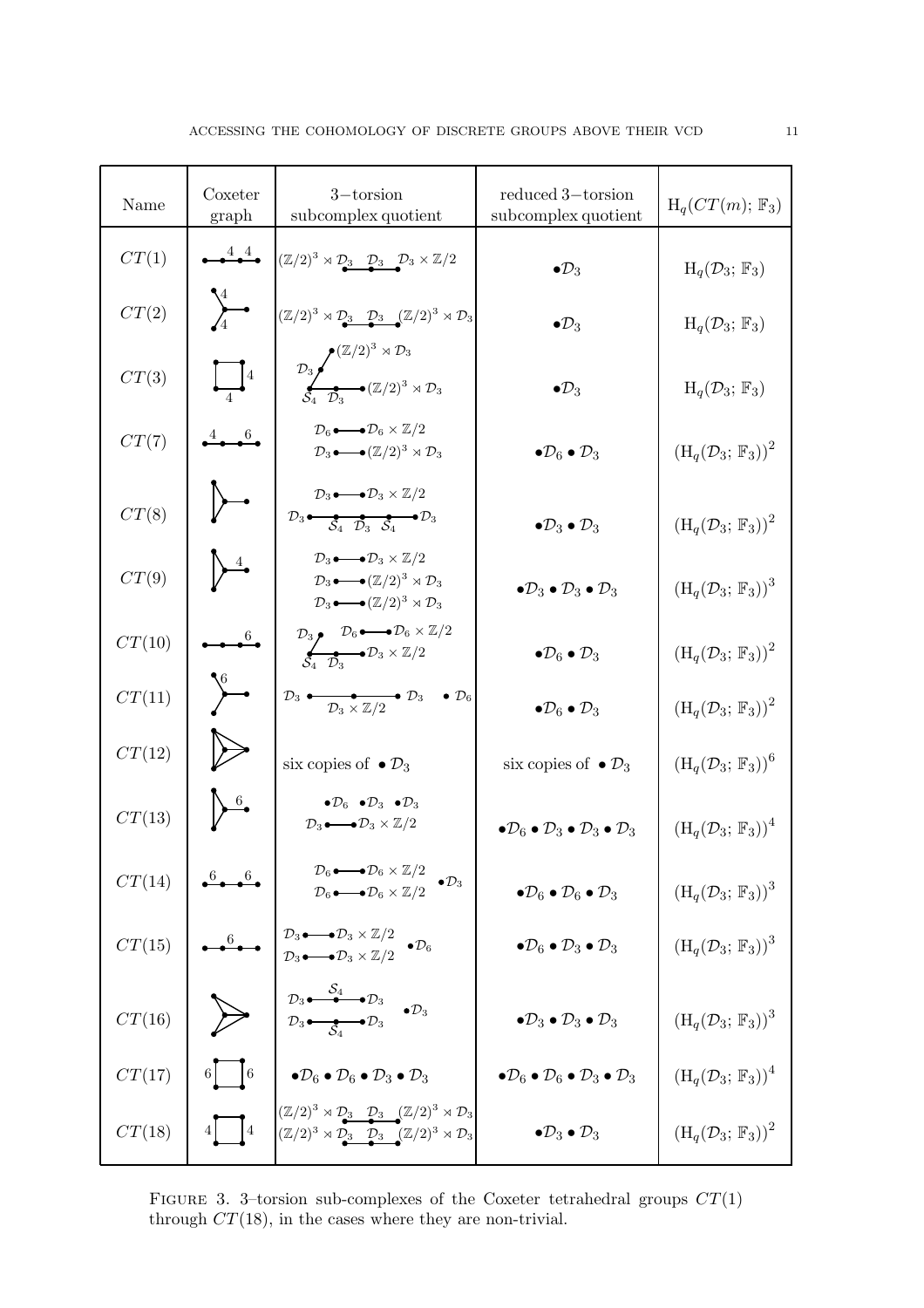<span id="page-11-0"></span>

| Name   | Coxeter<br>graph                                                  | $3$ -torsion<br>subcomplex quotient                                                                                                                                                                                                                                                                                                         | reduced 3-torsion<br>subcomplex quotient                            | $H_q(CT(m); F_3)$                      |
|--------|-------------------------------------------------------------------|---------------------------------------------------------------------------------------------------------------------------------------------------------------------------------------------------------------------------------------------------------------------------------------------------------------------------------------------|---------------------------------------------------------------------|----------------------------------------|
| CT(19) | $\stackrel{4}{\bullet}\stackrel{5}{\bullet}$                      | $(\mathbb{Z}/2)^3 \rtimes \mathcal{D}_3$ $\mathcal{D}_3$ $\operatorname{Icos}_{120}$                                                                                                                                                                                                                                                        | $\bullet \mathcal{D}_3$                                             | $H_q(\mathcal{D}_3; \mathbb{F}_3)$     |
| CT(20) | $\sum$                                                            | $\begin{picture}(120,110) \put(0,0){\line(1,0){100}} \put(15,0){\line(1,0){100}} \put(15,0){\line(1,0){100}} \put(15,0){\line(1,0){100}} \put(15,0){\line(1,0){100}} \put(15,0){\line(1,0){100}} \put(15,0){\line(1,0){100}} \put(15,0){\line(1,0){100}} \put(15,0){\line(1,0){100}} \put(15,0){\line(1,0){100}} \put(15,0){\line(1,0){100$ | $\bullet \mathcal{D}_3$                                             | $H_q(\mathcal{D}_3;\mathbb{F}_3)$      |
| CT(21) | $5$   $5$                                                         | $\operatorname{Icos}_{120}$ $\overset{\mathcal{D}_3}{\bullet}$ $\text{Icos}_{120}$<br>$I\cos_{120}$ $\bullet$ $\bullet$ $I\cos_{120}$                                                                                                                                                                                                       | $\bullet \mathcal{D}_3 \bullet \mathcal{D}_3$                       | $(H_q(\mathcal{D}_3; \mathbb{F}_3))^2$ |
| CT(22) | $\frac{5}{2}$                                                     | $\operatorname{Icos}_{120} \stackrel{\mathcal{D}_3}{\bullet} \stackrel{\bullet}{\bullet} \mathcal{D}_3 \times \mathbb{Z}/2$<br>$\operatorname{Icos}_{120} \bullet \bullet \mathcal{D}_3 \times \mathbb{Z}/2$                                                                                                                                | $\bullet \mathcal{D}_3 \bullet \mathcal{D}_3$                       | $(H_q(\mathcal{D}_3; \mathbb{F}_3))^2$ |
| CT(23) | $\sqrt{5}$                                                        | $S_4 \xrightarrow{\mathcal{D}_3} \text{Icos}_{120}$<br>$S_4 \xrightarrow{\mathcal{D}_3} \text{Icos}_{120}$                                                                                                                                                                                                                                  | $\bullet \mathcal{D}_3$                                             | $H_q(\mathcal{D}_3; \mathbb{F}_3)$     |
| CT(24) | $\stackrel{5}{\bullet}\stackrel{5}{\bullet}\stackrel{5}{\bullet}$ | $I\cos_{120}$ $\bullet$ $\rightarrow$ $I\cos_{120}$                                                                                                                                                                                                                                                                                         | $\bullet \mathcal{D}_3$                                             | $H_q(\mathcal{D}_3; \mathbb{F}_3)$     |
| CT(25) | $\sqrt{4}$                                                        | $S_4$<br>$S_3$<br>$S_4$<br>$\overbrace{D_3}$<br>$\overbrace{D_2}$<br>$\overbrace{(\mathbb{Z}/2)^3 \rtimes D_3}$                                                                                                                                                                                                                             | $\bullet \mathcal{D}_3$                                             | $H_q(\mathcal{D}_3; \mathbb{F}_3)$     |
| CT(26) | $4$   $5$                                                         | Icos <sub>120</sub> $\overset{\mathcal{D}_3}{\bullet}$ $\overset{\mathcal{D}_3}{\bullet}$ $(\mathbb{Z}/2)^3 \rtimes \mathcal{D}_3$<br>Icos <sub>120</sub> $\bullet \rightarrow (\mathbb{Z}/2)^3 \rtimes \mathcal{D}_3$                                                                                                                      | $\bullet \mathcal{D}_3 \bullet \mathcal{D}_3$                       | $(H_q(\mathcal{D}_3; \mathbb{F}_3))^2$ |
| CT(27) |                                                                   | $\mathcal{D}_3 \longrightarrow \mathcal{D}_3 \times \mathbb{Z}/2$<br>$\mathcal{D}_3 \longrightarrow \text{Icos}_{120}$<br>$\mathcal{D}_3 \longrightarrow \text{Icos}_{120}$                                                                                                                                                                 | $\bullet \mathcal{D}_3 \bullet \mathcal{D}_3 \bullet \mathcal{D}_3$ | $(H_q(\mathcal{D}_3; \mathbb{F}_3))^3$ |
| CT(28) | $5 \t 6$                                                          | $\mathcal{D}_6 \longrightarrow \mathcal{D}_6 \times \mathbb{Z}/2$<br>$\mathcal{D}_3 \longrightarrow \text{Icos}_{120}$                                                                                                                                                                                                                      | $\bullet \mathcal{D}_6 \bullet \mathcal{D}_3$                       | $(H_q(\mathcal{D}_3; \mathbb{F}_3))^2$ |
| CT(29) | $6 \frac{1}{5}$                                                   | $\mathcal{D}_3 \bullet \longrightarrow \text{Icos}_{120}$<br>$\bullet \mathcal{D}_6$<br>$\mathcal{D}_3 \rightarrow \text{Icos}_{120}$                                                                                                                                                                                                       | $\bullet \mathcal{D}_6 \bullet \mathcal{D}_3 \bullet \mathcal{D}_3$ | $(H_q(\mathcal{D}_3; \mathbb{F}_3))^3$ |
| CT(30) | $6\boxed{4}$                                                      | $\n  \begin{array}{l}\n {\mathcal D}_3 \bullet \longrightarrow ({\mathbb Z}/2)^3 \rtimes {\mathcal D}_3 \\  {\mathcal D}_3 \bullet \longrightarrow ({\mathbb Z}/2)^3 \rtimes {\mathcal D}_3\n  \end{array}\bullet {\mathcal D}_6\n  \  \, \end{array}$                                                                                      | $\bullet \mathcal{D}_6 \bullet \mathcal{D}_3 \bullet \mathcal{D}_3$ | $(H_q(\mathcal{D}_3; \mathbb{F}_3))^3$ |
| CT(31) |                                                                   | $(\mathbb{Z}/2)^3 \rtimes \mathcal{D}_3$ $\mathcal{D}_3$ $(\mathbb{Z}/2)^3 \rtimes \mathcal{D}_3$                                                                                                                                                                                                                                           | $\bullet \mathcal{D}_3$                                             | $H_q(\mathcal{D}_3; \mathbb{F}_3)$     |
| CT(32) | $\boxed{6}$                                                       | $\bullet \mathcal{D}_6$<br>$\mathcal{D}_3$ $\overset{\bullet}{\longrightarrow}$ $\overset{\bullet}{\mathcal{S}_4}$ $\overset{\bullet}{\mathcal{D}_3}$ $\overset{\bullet}{\mathcal{S}_4}$ $\overset{\bullet}{\longrightarrow}$ $\mathcal{D}_3$                                                                                               | $\bullet \mathcal{D}_6 \bullet \mathcal{D}_3$                       | $(H_q(\mathcal{D}_3; \mathbb{F}_3))^2$ |

FIGURE 4. 3–torsion sub-complexes of the Coxeter tetrahedral groups  $CT(19)$ through  $CT(32)$ .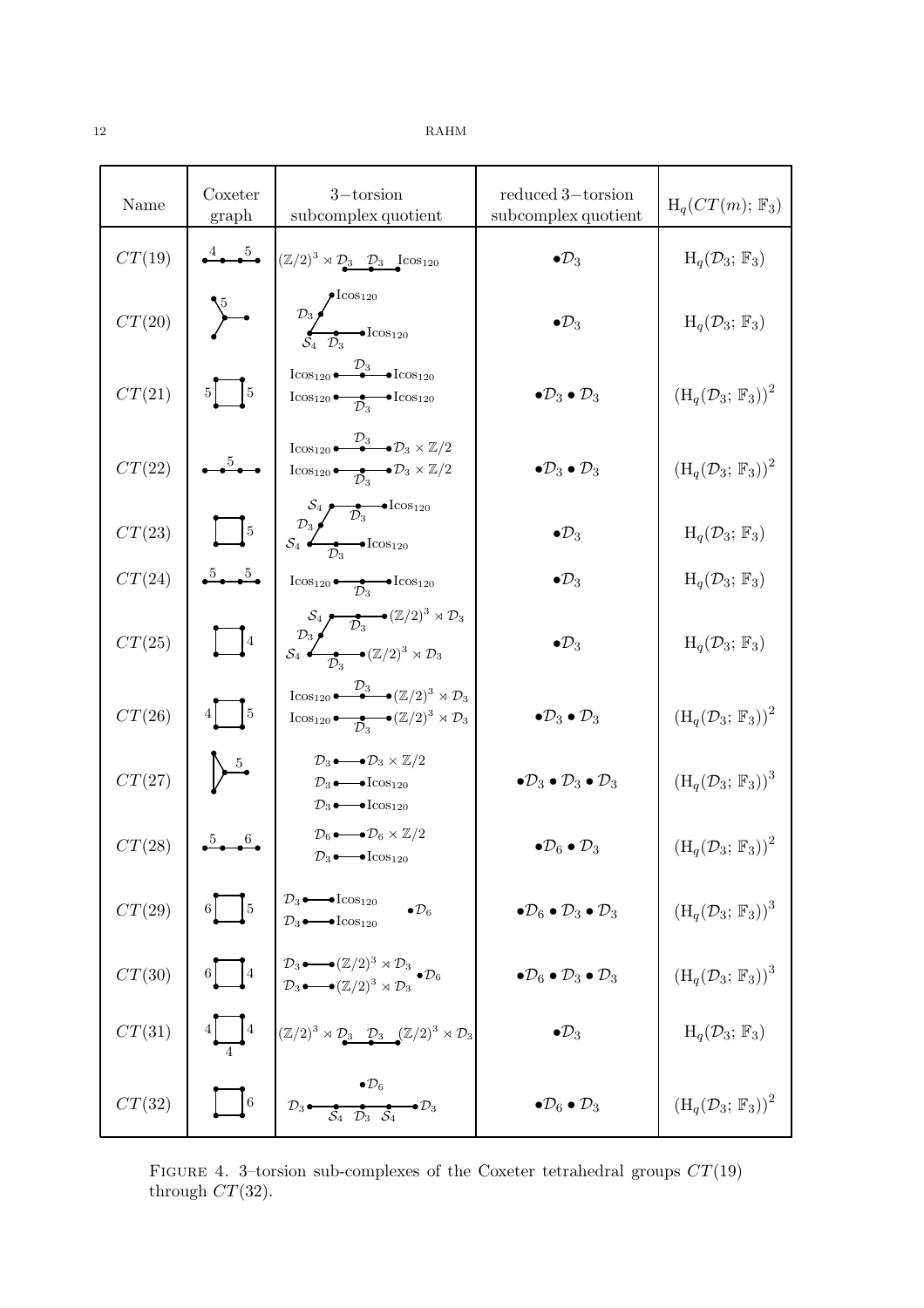groups [\[8\]](#page-18-8); and we call them the Coxeter tetrahedral groups  $CT(n)$ , with n running from 1 through 32.

**Proposition 15.** For all prime numbers  $\ell > 2$ , the mod  $\ell$  homology of all the Coxeter tetrahe-dral groups is specified in the tables in Figures [2](#page-9-0) to [4](#page-11-0) in all the cases where it is non-trivial.

*Proof.* Consider the Coxeter tetrahedral group  $CT(25)$ , generated by the Coxeter diagram 4 . Then the Davis complex of  $CT(25)$  has a strict fundamental domain isomorphic to the barycentric subdivision of the hyperbolic tetrahedron the reflections on the sides of which generate  $CT(25)$  geometrically. A strict fundamental domain for the action on the 3-torsion sub-complex is then the graph

$$
\begin{array}{ccc}\nS_4 & \bullet & (\mathbb{Z}/2)^3 \rtimes \mathcal{D}_3 \\
\mathcal{D}_3 & & \mathcal{D}_3 \\
S_4 & \bullet & (\mathbb{Z}/2)^3 \rtimes \mathcal{D}_3\n\end{array}
$$

where the labels specify the isomorphism types of the stabilizers, namely the dihedral group  $\mathcal{D}_3$ , which also stabilizes the edges, the symmetric group  $S_4$  and the semi-direct product  $(\mathbb{Z}/2)^2 \rtimes \mathcal{D}_3$ . The  $\ell$ -torsion sub-complexes for all greater primes  $\ell$  are empty. By Theorem [12,](#page-7-0) we can reduce the 3–torsion sub-complex to a single vertex and obtain  $H_*(CT(25); \mathbb{F}_3) \cong H_*(\mathcal{D}_3; \mathbb{F}_3)$ . For the other Coxeter tetrahedral groups, we proceed analogously. other Coxeter tetrahedral groups, we proceed analogously.

The entries in the tables in Figures [2](#page-9-0) to [4](#page-11-0) have additionally been checked on the machine [\[7\]](#page-18-1).

## 4. The reduced torsion sub-complexes of the Bianchi groups

<span id="page-12-0"></span>The groups  $SL_2(\mathcal{O}_{-m})$  act in a natural way on real hyperbolic three-space  $\mathcal{H}$ , which is isomorphic to the symmetric space  $SL_2(\mathbb{C})/SU(2)$  associated to them. The kernel of this action is the center  $\{\pm 1\}$  of the groups. Thus it is useful to study the quotient of  $SL_2(\mathcal{O}_{-m})$  by its center, namely  $PSL_2(\mathcal{O}_{-m})$ , which we also call a Bianchi group. Let  $\Gamma$  be a finite index subgroup in  $PSL_2(\mathcal{O}_{-m})$ . Then any element of Γ fixing a point inside H acts as a rotation of finite order. By Klein, we know conversely that any torsion element  $\alpha$  is elliptic and hence fixes some geodesic line. We call this line the rotation axis of  $\alpha$ . Every torsion element acts as the stabilizer of a line conjugate to one passing through the Bianchi fundamental polyhedron. Let  $X$  be the refined cellular complex obtained from the action of  $\Gamma$  on H as described in [\[17\]](#page-18-10), namely we subdivide H until the stabilizer in  $\Gamma$  of any cell  $\sigma$  fixes  $\sigma$  point-wise. We achieve this by computing Bianchi's fundamental polyhedron for the action of Γ, taking as preliminary set of 2-cells its facets lying on the Euclidean hemispheres and vertical planes of the upper-half space model for  $H$ , and then subdividing along the rotation axes of the elements of Γ.

It is well-known that if  $\gamma$  is an element of finite order n in a Bianchi group, then n must be 1, 2, 3, 4 or 6, because  $\gamma$  has eigenvalues  $\rho$  and  $\bar{\rho}$ , with  $\rho$  a primitive n–th root of unity, and the trace of  $\gamma$  is  $\rho + \overline{\rho} \in \mathcal{O}_{-m} \cap \mathbb{R} = \mathbb{Z}$ . For  $\ell$  being one of the two occurring prime numbers 2 and 3, the orbit space of this sub-complex is a finite graph, because the cells of dimension greater than 1 are trivially stabilized in the refined cellular complex.

For the Bianchi groups, we can see how to construct the reduced torsion sub-complex outside of the geometric model, by constructing the following conjugacy classes graphs. Let  $\ell$  be a prime number. For a circle to become a graph, we identify the two endpoints of a single edge.

 $\overline{\phantom{a}}$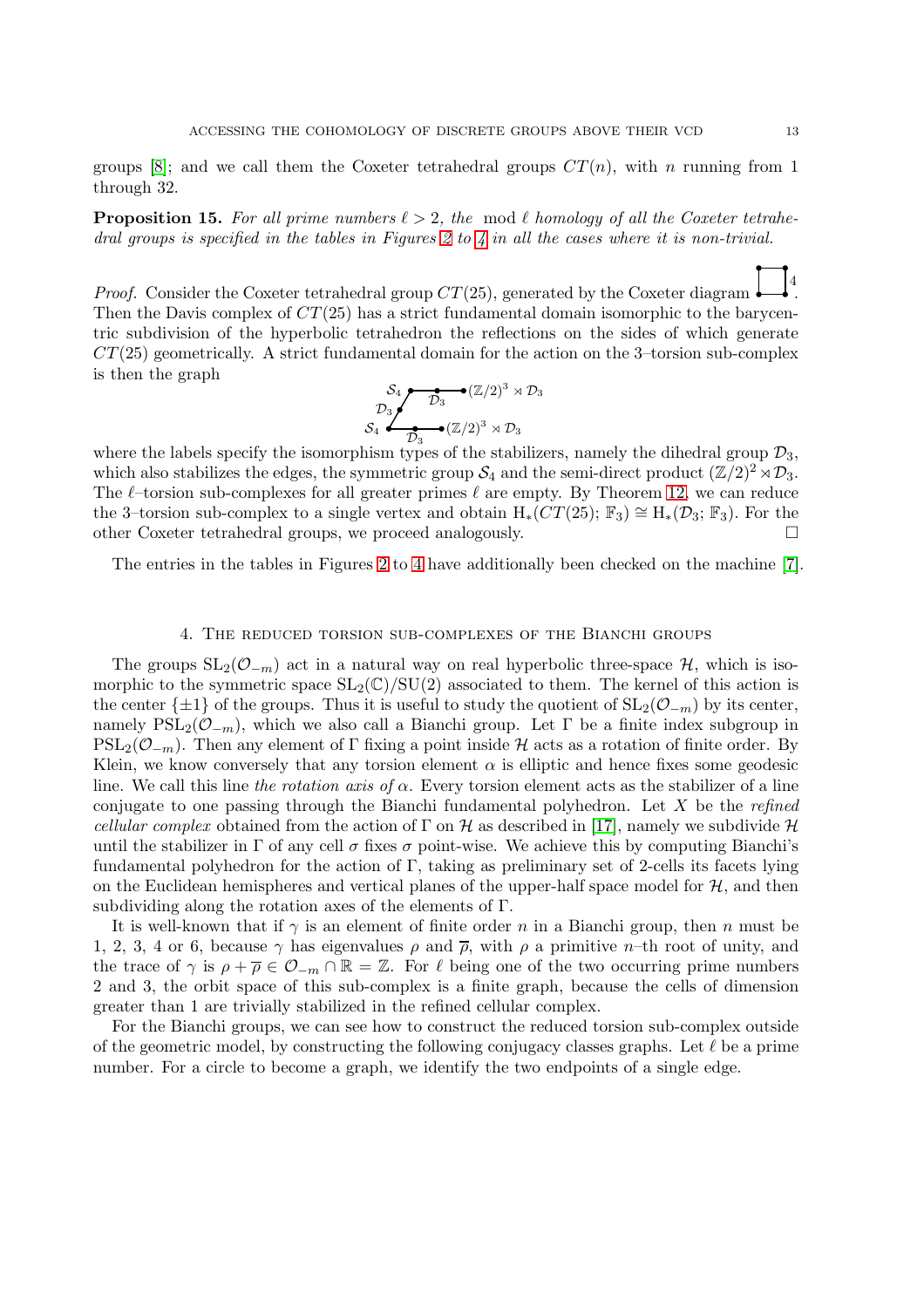**Definition 16.** The  $\ell$ –conjugacy classes graph of an arbitrary group  $\Gamma$  is given by the following construction.

- We take as vertices the conjugacy classes of finite subgroups  $G$  of  $\Gamma$  containing elements  $\gamma$  of order  $\ell$  such that the normalizer of  $\langle \gamma \rangle$  in G is not  $\langle \gamma \rangle$  itself.
- We connect two vertices by an edge if and only if they admit representatives sharing a common subgroup of order  $\ell$ .
- For every pair of subgroups of order  $\ell$  in G, which are conjugate in  $\Gamma$  but not in G, we draw a circle attached to the vertex labeled by G.
- For every conjugacy class of subgroups of order  $\ell$  which are not properly contained in any finite subgroup of  $\Gamma$ , we add a disjoint circle.

<span id="page-13-1"></span>**Theorem 17.** Let  $\Gamma$  be a finite index subgroup in a Bianchi group with units  $\{\pm 1\}$  and  $\ell$  any prime number. Then the  $\ell$ -conjugacy classes graph and the quotient of the reduced  $\ell$ -torsion sub-complex of the action of  $\Gamma$  on hyperbolic 3–space are isomorphic graphs.

The remainder of this section will be devoted to the proof of this theorem. The first ingredient is the following classification of Felix Klein [\[11\]](#page-18-19).

<span id="page-13-0"></span>**Lemma 18** (Klein). The finite subgroups in  $PSL_2(\mathcal{O})$  are exclusively of isomorphism types the cyclic groups of orders one, two and three, the Klein four-group  $\mathcal{D}_2 \cong \mathbb{Z}/2 \times \mathbb{Z}/2$ , the dihedral group  $\mathcal{D}_3$  with six elements (non-commutative) and the alternating group  $\mathcal{A}_4$ .

The proof of the following lemma from [\[17\]](#page-18-10) passes unchanged from  $PSL_2(\mathcal{O})$  to any of its finite index subgroups Γ.

<span id="page-13-2"></span>**Lemma 19.** Let v be a non-singular vertex in the refined cell complex. Then the number  $\bf{n}$  of orbits of edges adjacent to v in the refined cellular complex X, with stabilizer in  $\Gamma$  isomorphic to  $\mathbb{Z}/\ell$ , is given as follows for  $\ell = 2$  and  $\ell = 3$ .

| Isomorphism type of the vertex stabiliser $ \{1\} \mathbb{Z}/2 \mathbb{Z}/3 \mathbb{Z}_2 \mathbb{Z}_3$ $\mathcal{A}_4$ |  |  |  |  |
|------------------------------------------------------------------------------------------------------------------------|--|--|--|--|
|                                                                                                                        |  |  |  |  |
| $\mathbf{n}$ for $\ell = 2$                                                                                            |  |  |  |  |
| $\mathbf{n}$ for $\ell=3$                                                                                              |  |  |  |  |

Alternatively to the case-by-case proof of [\[17\]](#page-18-10), we can proceed by investigating the action of the associated normalizer groups. Straight-forward verification using the multiplication tables of the concerned finite groups yields the following.

Let G be a finite subgroup of  $PSL_2(\mathcal{O}_{-m})$ . Then the type of the normalizer of any subgroup of type  $\mathbb{Z}/\ell$  in G is given as follows for  $\ell = 2$  and  $\ell = 3$ , where we print only cases with existing subgroup of type  $\mathbb{Z}/\ell$ .

| Isomorphism type of $G \mid \{1\}$                           | $\mathbb{Z}/2$ $\mathbb{Z}/3$ $\mathcal{D}_2$ |                |                                                   |                  |
|--------------------------------------------------------------|-----------------------------------------------|----------------|---------------------------------------------------|------------------|
| normaliser of $\mathbb{Z}/2$<br>normaliser of $\mathbb{Z}/3$ | $\mathbb{Z}/2$                                | $\mathbb{Z}/3$ | $\mathcal{D}_2$ $\mathbb{Z}/2$<br>$\mathcal{D}_3$ | $\mathbb{Z}/3$ . |

The final ingredient in the proof of Theorem [17](#page-13-1) is the following.

<span id="page-13-3"></span>**Lemma 20.** There is a natural bijection between conjugacy classes of subgroups of  $\Gamma$  of order  $\ell$ and edges of the quotient of the reduced  $\ell$ -torsion sub-complex. It is given by considering the stabilizer of a representative edge in the refined cell complex.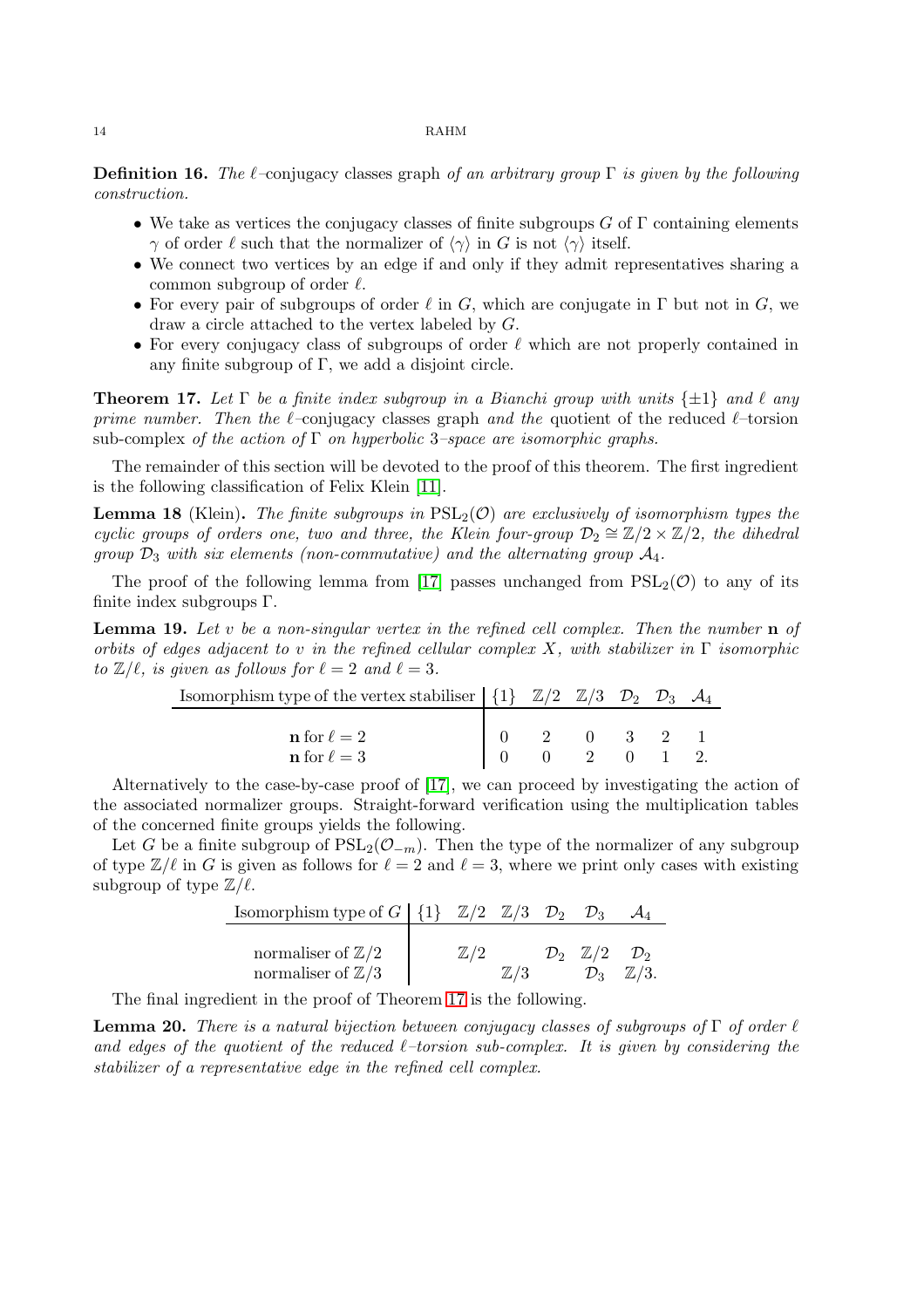In order to prove the latter lemma, we need another lemma, and we establish it now.

**Remark 21.** Any edge of the reduced torsion sub-complex is obtained by merging a chain of edges on the intersection of one geodesic line with some strict fundamental domain for Γ in  $H$ .

We call this chain the *chain of edges associated to*  $\alpha$ *.* It is well defined up to translation along the rotation axis of  $\alpha$ .

<span id="page-14-0"></span>**Lemma 22.** Let  $\alpha$  be any non-trivial torsion element in a finite index subgroup  $\Gamma$  in a Bianchi group. Then the Γ–image of the chain of edges associated to  $\alpha$  contains the rotation axis of  $\alpha$ .

*Proof.* Because of the existence of a fundamental polyhedron for the action of  $\Gamma$  on  $\mathcal{H}$ , the rotation axis of  $\alpha$  is cellularly subdivided into compact edges such that the union over the Γ–orbits of finitely many of them contains all of them.

The case  $\Theta$ . Assume that  $\langle \alpha \rangle \cong \mathbb{Z}/\ell$  is not contained in any subgroup of  $\Gamma$  of type  $\mathcal{D}_{\ell}$ . Because the inclusion  $\mathbb{Z}/2 \hookrightarrow \mathcal{D}_3$ , respectively  $\mathbb{Z}/3 \hookrightarrow \mathcal{A}_4$ , induces an isomorphism on mod 2, respectively mod 3, homology, we can merge those edges orbit-wise until the neighbouring edges are on the same orbit. So the reduced edge admits a Γ–image containing the rotation axis of  $\alpha$ .

The case  $\bullet \bullet$ . Make the complementary assumption that there is a subgroup of Γ of type  $\mathcal{D}_{\ell}$ , containing  $\langle \alpha \rangle \cong \mathbb{Z}/\ell$ . Then that subgroup contains a reflection  $\beta$  of the rotation axis of  $\alpha$  onto itself at a vertex v stabilized by  $\mathcal{D}_{\ell}$ , or by  $\mathcal{A}_4 \supset \mathcal{D}_2$ . Then by Lemma [19,](#page-13-2) the  $\Gamma$ -orbits of the edges on the rotation axis of  $\alpha$  cannot close into a loop  $\Theta$ . So at the other end of the reduced edge e originating at v, there must be another vertex of stabilizer  $\mathcal{D}_{\ell}$ , respectively  $\mathcal{A}_4 \supset \mathcal{D}_2$ , containing a second reflection  $\gamma$  of the rotation axis of  $\alpha$ . The latter reflection turns the axis as illustrated by the following images of  $e$  :  $\frac{\beta e}{\beta}$  $e \rightarrow \gamma e \rightarrow \gamma v$ . The images of the reduced edge under the words in  $\beta$  and  $\gamma$  tessellate the whole rotation axis of  $\alpha$ .

Proof of Lemma [20](#page-13-3). Consider a subgroup  $\langle \alpha \rangle \cong \mathbb{Z}/\ell$  of Γ. We need to study the effect of conjugating it by an element  $\gamma \in \Gamma$ . Obviously,  $\alpha$  and  $\gamma \alpha \gamma^{-1}$  stabilize edges on the same Γ–orbit.

One immediately checks that any fixed point  $x \in \mathcal{H}$  of  $\alpha$  induces the fixed point  $\gamma(x)$  of  $\gamma \alpha \gamma^{-1}$ . As  $PSL_2(\mathbb{C})$  acts by isometries, the whole fixed point sets are identified. Hence the fixed point set in H of  $\alpha$  is identified by  $\gamma$  with the fixed point set of  $\gamma \alpha \gamma^{-1}$ . Therefore, we know that the line fixed by  $\alpha$  is sent by  $\gamma$  to the line fixed by  $\gamma \alpha \gamma^{-1}$ .

By Lemma [22,](#page-14-0) the union of the Γ–images of the chain associated to  $\alpha$  contains the whole geodesic line fixed by  $\alpha$ . As the Γ–action is cellular, any cell stabilized by  $\gamma \alpha \gamma^{-1}$  admits a cell on its orbit stabilized by  $\alpha$ . So it follows that precisely the edges stabilized by the elements of the conjugacy class of  $\langle \alpha \rangle$  pass to the reduced edge orbit obtained from the chain of edges associated to  $\alpha$ . associated to  $\alpha$ .

*Proof of Theorem* [17](#page-13-1). Comparing with Lemma [19,](#page-13-2) we see that the vertex set of the  $\ell$ –conjugacy classes graph gives precisely the bifurcation points and vertices with only one adjacent edge of the orbit space of the  $\ell$ –torsion sub-complex. When passing to the orbit space of the *reduced*  $\ell$ –torsion sub-complex, we get rid of all vertices with two adjacent edges. The disjoint circles  $\mathbf{\Theta}$ that we can obtain in the orbit space look like an exception, but in fact there is just one adjacent edge, touching the vertex from both sides. By Lemma [20,](#page-13-3) the edges of the  $\ell$ –conjugacy classes graph give the edges of the quotient of the reduced  $\ell$ –torsion sub-complex.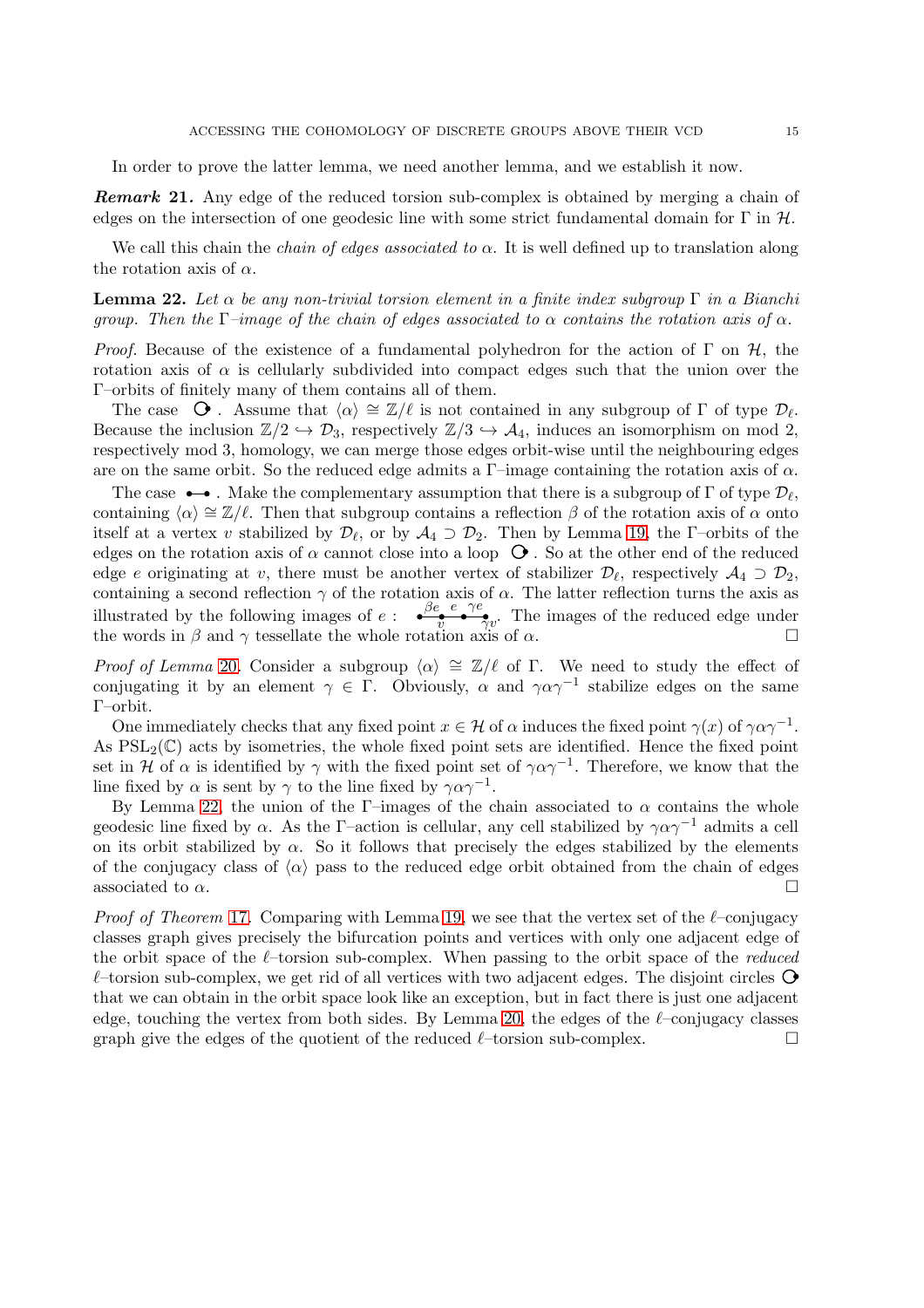### 5. The Farrell cohomology of the Bianchi groups

<span id="page-15-0"></span>In this section, we are going to prove Theorem [2.](#page-2-0) In order to compare with Krämer's formulae that we evaluate in the electronically released appendix to this paper [\[20\]](#page-18-4), we make use of his notations for the numbers of conjugacy classes of the five types of non-trivial finite subgroups in the Bianchi groups. We apply this also to the conjugacy classes in the finite index subgroups in the Bianchi groups. Krämer's symbols for these numbers are printed in the first row of the below table, and the second row gives the symbol for the type of counted subgroup.

| $\mu_2$ $\mu_T$ $\mu_3$ $\lambda_{2\ell}$ |  |                                                                                                                                                                                                                                                                                                    |  |  |
|-------------------------------------------|--|----------------------------------------------------------------------------------------------------------------------------------------------------------------------------------------------------------------------------------------------------------------------------------------------------|--|--|
|                                           |  | $\left[\begin{array}{c c} \mathcal{D}_2 & \mathcal{A}_4 & \mathcal{D}_3 & \mathbb{Z}/\ell \end{array}\right] \mathbb{Z}/\ell$ $\left[\mathbb{Z}/2 \subset \mathcal{A}_4 & \mathbb{Z}/2 \subset \mathcal{D}_2 & \mathbb{Z}/3 \subset \mathcal{D}_3 & \mathcal{D}_2 \nsubseteq \mathcal{A}_4\right]$ |  |  |

Here, the inclusion signs "⊂" mean that we only consider copies of  $\mathbb{Z}/\ell$  admitting the specified inclusion in the given Bianchi group and  $\mathcal{D}_2 \nsubseteq \mathcal{A}_4$  means that we only consider copies of  $\mathcal{D}_2$  not admitting any inclusion into a subgroup of type  $A_4$  of the Bianchi group.

Note that the number  $\mu_2^-$  is simply the difference  $\mu_2 - \mu_T$ , because every copy of  $\mathcal{A}_4$  admits precisely one normal subgroup of type  $\mathcal{D}_2$ . Also, note the following graph-theoretical properties of the quotient of the reduced torsion subcomplex, the latter of which we obtain by restricting our attention to the connected components not homeomorphic to  $\mathbf{\odot}$ .

<span id="page-15-3"></span>Corollary 23 (Corollary to Lemma [19\)](#page-13-2). For all finite index subgroups in Bianchi groups with units  $\{\pm 1\}$ , the numbers of conjugacy classes of finite subgroups satisfy  $\lambda_4^T \leq \mu_T$  and  $2\lambda_6^* = \mu_3$ , and even

$$
2\lambda_4^* = \mu_T + 3\mu_2^-.
$$

The values given by Krämer's formulae are matching with the values computed with [\[18\]](#page-18-20).

<span id="page-15-2"></span>Observation 24. The numbers of conjugacy classes of finite subgroups determine the 3 conjugacy classes graph and hence the quotient of the reduced 3–torsion sub-complex for all finite index subgroups in Bianchi groups with units  $\{\pm 1\}$ , as we can see immediately from Theorem [17](#page-13-1) and the description of the reduced 3–torsion sub-complex in [\[17\]](#page-18-10).

For the 2–torsion part of the proof of Theorem [2,](#page-2-0) we still need the following supplementary ingredients.

<span id="page-15-4"></span>**Remark 25.** In the equivariant spectral spectral sequence converging to the Farrell cohomology of a given finite index subgroup  $\Gamma$  in  $PSL_2(\mathcal{O}_{-m})$ , the restriction of the differential to maps between cohomology groups of cells that are not adjacent in the orbit space, are zero. So, the  $\ell$ – primary part of the degree–1–differentials of this sequence can be decomposed as a direct sum of the blocks associated to the connected components of the quotient of the  $\ell$ –torsion sub-complex (Compare with sub-lemma 45 of [\[17\]](#page-18-10)).

<span id="page-15-1"></span>**Lemma 26** (Schwermer/Vogtmann). Let M be  $\mathbb{Z}$  or  $\mathbb{Z}/2$ . Consider group homology with trivial M–coefficients. Then the following holds.

- Any inclusion  $\mathbb{Z}/2 \to \mathcal{D}_3$  induces an injection on homology.
- An inclusion  $\mathbb{Z}/3 \to \mathcal{D}_3$  induces an injection on homology in degrees congruent to 3 or 0 mod 4, and is otherwise zero.
- Any inclusion  $\mathbb{Z}/2 \to \mathcal{D}_2$  induces an injection on homology in all degrees.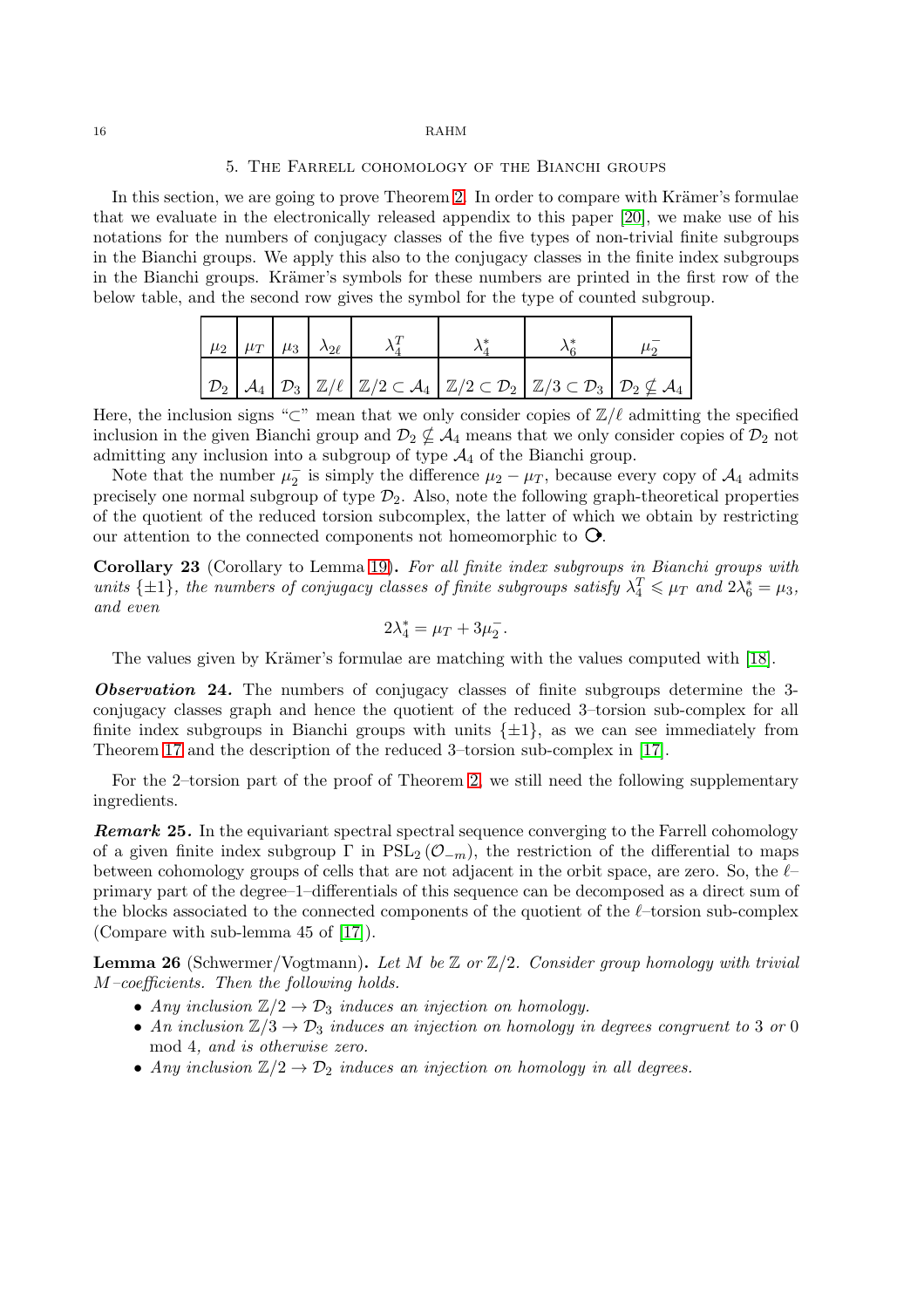- An inclusion  $\mathbb{Z}/3 \to \mathcal{A}_4$  induces injections on homology in all degrees.
- An inclusion  $\mathbb{Z}/2 \to \mathcal{A}_4$  induces injections on homology in degrees greater than 1, and is zero on  $H_1$ .

For the proof in  $\mathbb{Z}$ –coefficients, see [\[23\]](#page-18-11), for  $\mathbb{Z}/2$ –coefficients see [\[17\]](#page-18-10).

<span id="page-16-1"></span>**Lemma 27** ([\[17\]](#page-18-10), lemma 32). Let  $q \ge 3$  be an odd integer number. Let v be a vertex representative of stabilizer type  $\mathcal{D}_2$  in the refined cellular complex for the Bianchi groups. Then the three images in  $(H_q(\mathcal{D}_2;\mathbb{Z}))_{(2)}$  induced by the inclusions of the stabilizers of the edges adjacent to v, are linearly independent.

Finally, we establish the following last ingredient for the proof of Theorem [2,](#page-2-0) which might be of interest in its own right. Let  $\Gamma$  be a finite index subgroup in a Bianchi group, and consider its action on the refined cellular complex.

<span id="page-16-2"></span>**Lemma 28.** In all rows  $q > 1$  and outside connected components of quotient type  $\mathbf{O}$ , the 2– torsion part of the  $d_{p,q}^1$ -differential of the equivariant spectral sequence converging to  $H_{p+q}(\Gamma;\mathbb{Z})$ is always injective.

*Proof.* For matrix blocks of the 2-torsion part of the  $d_{p,q}^1$ -differential associated to vertices with just one adjacent edge, we see from Lemma [19](#page-13-2) that the vertex stabilizer is of type  $\mathcal{A}_4$  in 2–torsion, so injectivity follows from Lemma [26.](#page-15-1) As we have placed ourselves outside connected components of quotient type  $\mathcal{O}_2$ , the remaining vertices are bifurcation points of stabilizer type  $\mathcal{D}_2$  and injectivity follows from Lemma [27.](#page-16-1)

Proof of Theorem [2](#page-2-0). In 3–torsion, Theorem [2](#page-2-0) follows directly from Observation [24,](#page-15-2) Corollary [23](#page-15-3) and Theorem [7.](#page-5-0) In 2–torsion, what we need to determine with the numbers of conjugacy classes of finite subgroups, is the 2-primary part of the  $E_{p,q}^2$ -term of the equivariant spectral sequence converging to  $H_{p+q}(\Gamma;\mathbb{Z})$  in all rows  $q>1$ . From there, we see from Theorem [7](#page-5-0) that we obtain the claim. By Remark [25,](#page-15-4) we only need to check this determination on each homeomorphism type of connected components of the quotient of the reduced 2–torsion subcomplex. We use Theorem [17](#page-13-1) to identify the quotient of the reduced 2–torsion subcomplex and the 2–conjugacy classes graph. Then we can observe that

- Krämer's number  $\lambda_4^* \lambda_4$  determines the number of connected components of type  $\mathbf{O}$ .
- Krämer's number  $\lambda_4^*$  determines the number of edges of the 2–torsion subcomplex orbit space outside connected components of type  $\mathsf{O}.$  Lemma [28](#page-16-2) tells us that the block of the  $d_{p,q}^1$ -differential of the equivariant spectral sequence associated to such edges is always injective.
- Krämer's number  $\mu_2^-$  determines the number of bifurcation points, and  $\mu_T$  determines the number of vertices with only one adjacent edge of the 2–torsion subcomplex orbit space.

<span id="page-16-0"></span>Using Corollary [23,](#page-15-3) we obtain the explicit formulae in Theorem [2.](#page-2-0)  $\Box$ 

## 6. The cohomology ring structure of the Bianchi groups

In [\[2\]](#page-18-12), Berkove has found a compatibility of the cup product of the cohomology ring of a Bianchi group with the cup product of the cohomology rings of its finite subgroups. This compatibility within the equivariant spectral sequence implies that all products that come from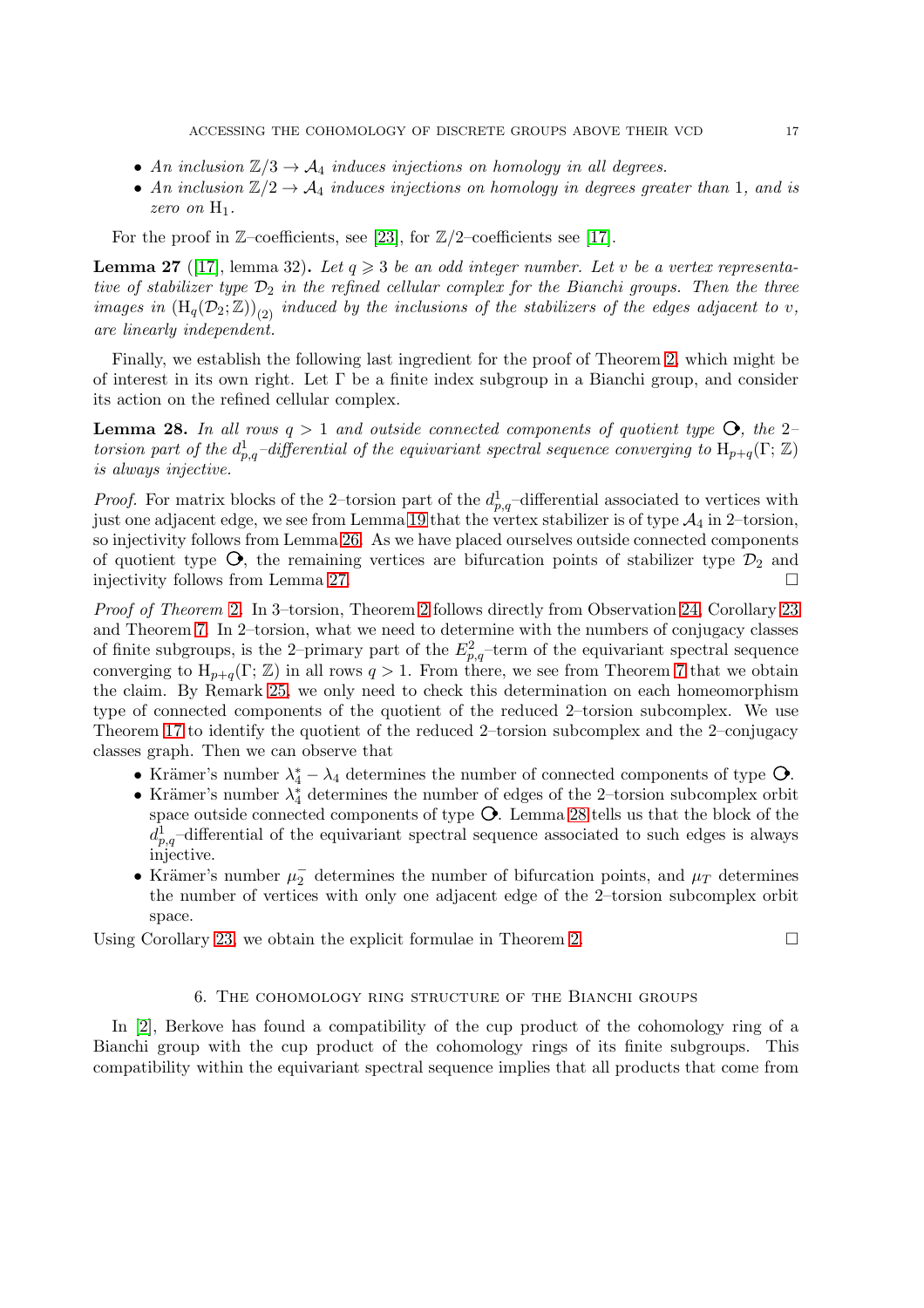<span id="page-17-0"></span>

| Subring associated to connected components of type $T$ in the 2-conjugacy classes graph                           |
|-------------------------------------------------------------------------------------------------------------------|
| $\mathbb{F}_2[n_1](m_1)$                                                                                          |
| $\mathbb{F}_2[m_3, u_2, v_3, w_3]/\langle m_3v_3 = 0, u_2^3 + w_3^2 + v_3^2 + m_3^2 + w_3(v_3 + m_3) = 0 \rangle$ |
| $\mathbb{F}_2[n_1,m_2,n_3,m_3]/\langle n_1n_3=0, \quad m_2^3+m_3^2+n_3^2+m_3n_3+n_1m_2m_3=0\rangle$               |
| $\mathbb{F}_2[n_1,m_1,m_3]/\langle m_3(m_3+n_1^2m_1+n_1m_1^2)=0\rangle$                                           |

TABLE 1. Restricted summands of  $H^*(PSL_2(\mathcal{O}_{-m}); \mathbb{F}_2)$  above the virtual cohomological dimension.

different connected components of the quotient of the reduced torsion sub-complex (which we turn into the conjugacy classes graph in Section [4\)](#page-12-0) are zero. It follows that the cohomology ring of any Bianchi group splits into a restricted sum over sub-rings, which depend in degrees above the virtual cohomological dimension only on the homeomorphism type of the associated connected component of the quotient of the reduced torsion sub-complex. The analogue in cohomology of Theorem [2](#page-2-0) and Berkove's computations of sample cohomology rings [\[1\]](#page-18-21) yield the following corollary in 3–torsion.

We use Berkove's notation, in which the degree j of a cohomology generator  $x_j$  is appended as a subscript. Furthermore, writing cohomology classes inside square brackets means that they are polynomial (of infinite multiplicative order), and writing them inside parentheses means that they are exterior (their powers vanish). The restricted sum  $\oplus$  identifies all the degree zero classes into a single copy of  $\mathbb{Z}$ ; when we write it with a power, we specify the number of summands. Recall that  $\lambda_6$  (respectively  $\mu_3$ ) counts the number of conjugacy classes of subgroups of type  $\mathbb{Z}/3$  (respectively  $\mathcal{D}_3$ ) in the Bianchi group.

Corollary 29. In degrees above the virtual cohomological dimension, the 3–primary part of the cohomology ring of any Bianchi group  $\Gamma$  with units  $\{\pm 1\}$  is given by

$$
\mathrm{H}^*(\Gamma;\,\mathbb{Z})_{(3)} \cong \widetilde{\oplus}^{(\lambda_6 - \frac{\mu_3}{2})}\mathbb{Z}[x_2](\sigma_1) \widetilde{\oplus}^{\frac{\mu_3}{2}}\mathbb{Z}[x_4](x_3),
$$

where the generators  $x_i$  are of additive order 3.

In 2–torsion, it does in general not suffice to know only the numbers of conjugacy classes of finite subgroups to obtain the cohomology ring structure, because for the two reduced 2–torsion sub-complex orbit spaces  $\ddot{\mathbf{O}}$   $\bullet$   $\ddot{\mathbf{O}}$  and  $\ddot{\mathbf{O}}$   $\bullet$ , we obtain the same numbers of conjugacy classes and homological 2–torsion, but different multiplicative structures of the mod-2 cohomology rings, as we can see from Table [1,](#page-17-0) which we compile from the results of  $[2]$  (and  $[17]$ ).

**Observation 30.** In the cases of class numbers 1 and 2, only the homeomorphism types  $T$  listed in Table [1](#page-17-0) occur as connected components in the quotient of the reduced 2–torsion sub-complex. So for all such Bianchi groups with units  $\{\pm 1\}$ , the mod-2 cohomology ring  $\mathrm{H}^*(\mathrm{PSL}_2(\mathcal{O}_{-m});\mathbb{F}_2)$ splits, above the virtual cohomological dimension, as a restricted sum over the sub-rings specified in Table [1,](#page-17-0) with powers according to the multiplicities of the occurrences of the types T.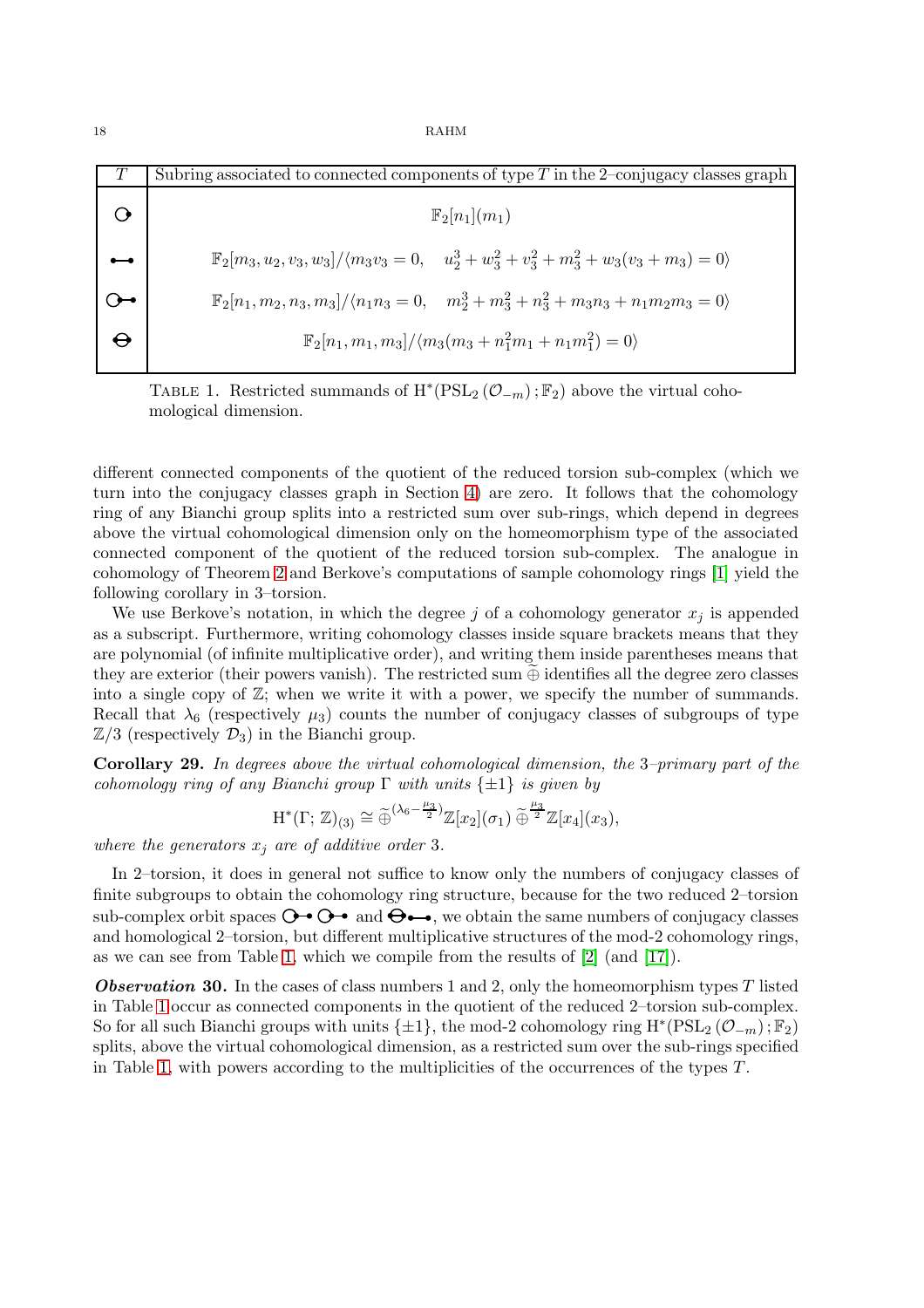### **REFERENCES**

- <span id="page-18-21"></span>[1] Ethan Berkove, *The integral cohomology of the Bianchi groups*, Trans. Amer. Math. Soc. **358** (2006), no. 3, 1033–1049 (electronic). MR2187644 (2006h:20073), Zbl pre02237880
- <span id="page-18-12"></span> $[2] \quad \underline{\hspace{1cm}}$ , The mod-2 cohomology of the Bianchi groups, Trans. Amer. Math. Soc. 352 (2000), no. 10, 4585–4602, DOI 10.1090/S0002-9947-00-02505-8. MR1675241 (2001b:11043)
- <span id="page-18-14"></span>[3] Ethan Berkove and Alexander D. Rahm, The mod-2 cohomology rings of  $SL_2$  of the imaginary quadratic integers, preprint (2013), <http://hal.archives-ouvertes.fr/hal-00769261>.
- [4] Luigi Bianchi, Sui gruppi di sostituzioni lineari con coefficienti appartenenti a corpi quadratici immaginarˆı, Math. Ann. 40 (1892), no. 3, 332–412 (Italian). MR1510727, JFM 24.0188.02
- <span id="page-18-0"></span>[5] Kenneth S. Brown, Cohomology of groups, Graduate Texts in Mathematics, vol. 87, Springer-Verlag, 1982. MR672956 (83k:20002), Zbl 0584.20036
- <span id="page-18-18"></span>[6] Michael W. Davis, The geometry and topology of Coxeter groups, London Mathematical Society Monographs Series, vol. 32, Princeton University Press, Princeton, NJ, 2008. MR2360474 (2008k:20091)
- <span id="page-18-1"></span>[7] Graham Ellis, Homological algebra programming, Computational group theory and the theory of groups, 2008, pp. 63–74. MR2478414 (2009k:20001), Torsion Sub-Complexes Sub-Package by Alexander D. Rahm (2012)
- <span id="page-18-8"></span>[8] Jürgen Elstrodt, Fritz Grunewald, and Jens Mennicke, Groups acting on hyperbolic space, Springer Monographs in Mathematics, Springer-Verlag, Berlin, 1998. MR1483315 (98g:11058), Zbl 0888.11001
- <span id="page-18-7"></span>[9] Benjamin Fine, Algebraic theory of the Bianchi groups, Monographs and Textbooks in Pure and Applied Mathematics, vol. 129, Marcel Dekker Inc., New York, 1989. MR1010229 (90h:20002), Zbl 0760.20014
- <span id="page-18-15"></span>[10] Otto Grün, Beiträge zur Gruppentheorie. I., J. Reine Angew. Math. 174 (1935), 1-14 (German).JFM 61.0096.03
- <span id="page-18-19"></span>[11] Felix Klein, Ueber binäre Formen mit linearen Transformationen in sich selbst, Math. Ann. 9 (1875), no. 2, 183–208. MR1509857
- <span id="page-18-9"></span>[12] Norbert Krämer, Die Konjugationsklassenanzahlen der endlichen Untergruppen in der Norm-Eins-Gruppe von Maximalordnungen in Quaternionenalgebren, Diplomarbeit, Mathematisches Institut, Universität Bonn, 1980. <http://tel.archives-ouvertes.fr/tel-00628809/> (German).
- <span id="page-18-6"></span>[13] Colin Maclachlan and Alan W. Reid, The arithmetic of hyperbolic 3-manifolds, Graduate Texts in Mathematics, vol. 219, Springer-Verlag, New York, 2003. MR1937957 (2004i:57021), Zbl 1025.57001
- <span id="page-18-16"></span>[14] John McCleary, A user's guide to spectral sequences. 2nd ed., Cambridge Studies in Advanced Mathematics 58. Cambridge University Press, 2001.Zbl 0959.55001
- <span id="page-18-5"></span>[15] Henri Poincaré, Mémoire sur les groupes kleinéens, Acta Math. 3 (1883), no. 1, 49–92 (French). MR1554613, JFM 15.0348.02
- <span id="page-18-13"></span>[16] Alexander D. Rahm, Chen/Ruan orbifold cohomology of the Bianchi groups, preprint, arXiv : 1109.5923, <http://hal.archives-ouvertes.fr/hal-00627034/>.
- <span id="page-18-10"></span>[17] , The homological torsion of  $PSL<sub>2</sub>$  of the imaginary quadratic integers, Trans. Amer. Math. Soc. 365 (2013), no. 3, 1603–1635, DOI 10.1090/S0002-9947-2012-05690-X.
- <span id="page-18-20"></span>[18] , Bianchi.gp, Open source program (GNU general public license) realizing the algorithms of [\[19\]](#page-18-3), validated by the CNRS: <http://www.projet-plume.org/fiche/bianchigp> , subject to the Certificat de Compétences en Calcul Intensif (C3I) and part of the GP scripts library of Pari/GP Development Center, 2010.
- <span id="page-18-3"></span>[19]  $\_\_\_\_\$  Higher torsion in the Abelianization of the full Bianchi groups, LMS Journal of Computation and Mathematics 16 (2013), 344–365, DOI 10.1112/S1461157013000168.
- <span id="page-18-4"></span>[20] , Numerical evaluation of Kraemer's formulae, electronically released appendix to this paper, to be found as Supplementary Data on this journal's website.
- [21] Alexander D. Rahm and Mathias Fuchs, The integral homology of PSL<sub>2</sub> of imaginary quadratic integers with nontrivial class group, J. Pure Appl. Algebra 215 (2011), no. 6, 1443–1472. MR2769243, Zbl pre05882434
- <span id="page-18-17"></span>[22] Rubén J. Sánchez-García, Equivariant K-homology for some Coxeter groups, J. Lond. Math. Soc. (2) 75 (2007), no. 3, 773–790, DOI 10.1112/jlms/jdm035. MR2352735 (2009b:19006)
- <span id="page-18-11"></span>[23] Joachim Schwermer and Karen Vogtmann, The integral homology of SL<sub>2</sub> and PSL<sub>2</sub> of Euclidean imaginary quadratic integers, Comment. Math. Helv. 58 (1983), no. 4, 573–598. MR728453 (86d:11046), Zbl 0545.20031
- <span id="page-18-2"></span>[24] Christophe Soulé, *The cohomology of*  $SL_3(\mathbb{Z})$ , Topology 17 (1978), no. 1, 1–22. MR0470141 (57 #9908)
- [25] Richard G. Swan, Generators and relations for certain special linear groups, Advances in Math. 6 (1971), 1–77. MR0284516 (44 #1741), Zbl 0221.20060